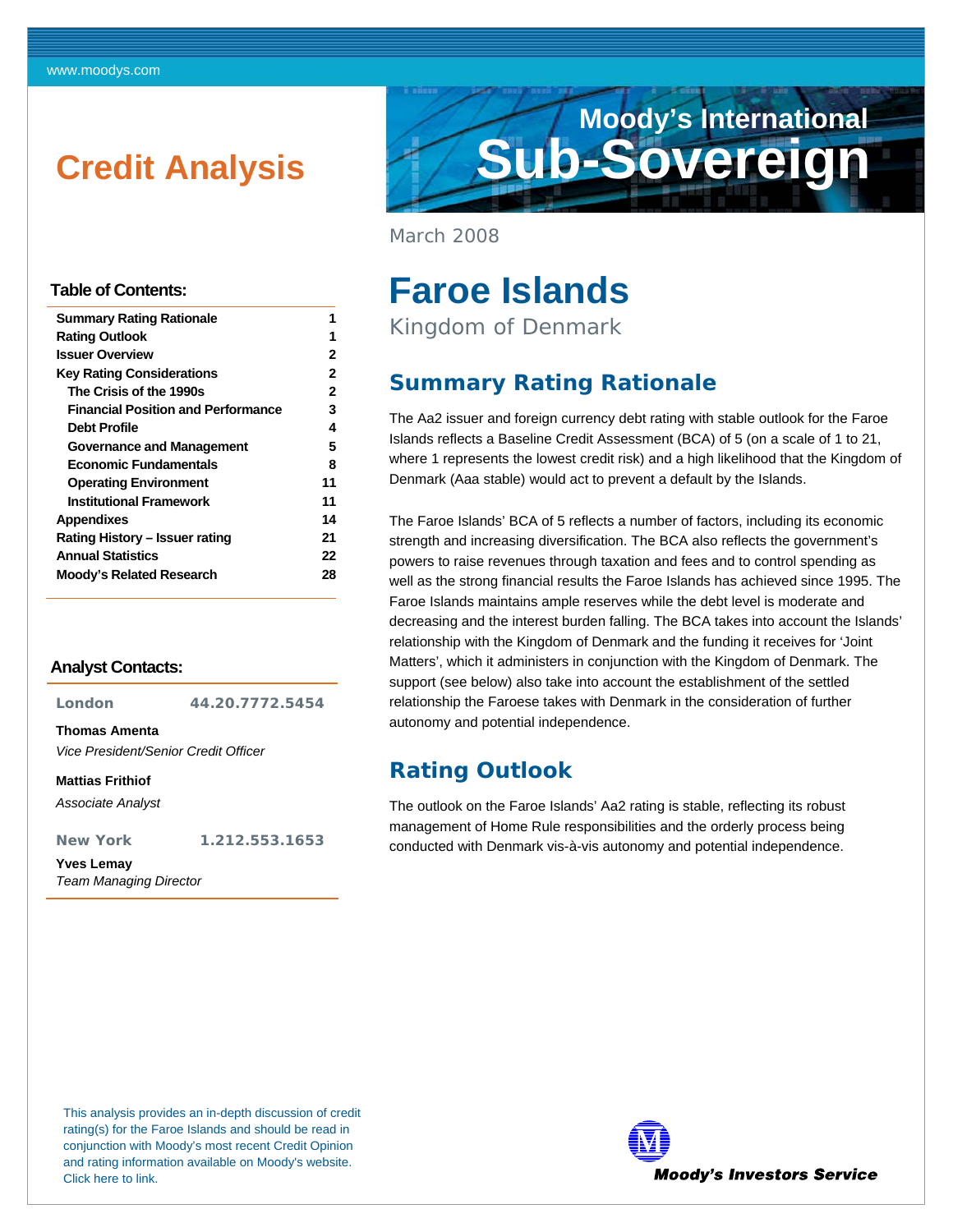### <span id="page-1-0"></span>**Issuer Overview**

The Faroe Islands is a self-governing country within the Kingdom of Denmark. Located in the North Atlantic, its closest neighbours are the United Kingdom and Iceland. It consists of 18 islands and has a population of 48,350. The great distance to Denmark – 1,300 kilometres to Copenhagen – has allowed the Faroese to preserve their distinct language<sup>[1](#page-1-1)</sup> and culture.

The long distance has also influenced the political relationship. The Faroe Islands has historically been a special jurisdiction within the Kingdom of Denmark. Since 1947, the potential for Faroese independence has been an important political issue in both Denmark and the Islands. In 1948, the Faroe Islands was granted Home Rule, which allows matters of common concern to be assigned wholly or partly to the Faroese government. In [2](#page-1-2)005, an act of the Danish Parliament<sup>2</sup> supplemented the Home Rule Act and granted the Faroe Islands the authority to take over all matters, except those related to full independence.<sup>[3](#page-1-3)</sup> In the Faroese elections of January 2008, independence received relatively little attention, indicating that the relationship with Denmark – including consideration of further steps towards independence – is in a period of stability.

The Faroe Islands is an independent area within the Kingdom of Denmark with regard to customs, excise duties and taxation. When Denmark entered the European Community in 1973, the Faroese Parliament (*Løgting*) voted unanimously against joining. The Faroe Islands has instead established a separate trade agreement with the EU and negotiated agreements with other countries for trade and fishing rights. The currency of the Faroe Islands is the Faroese Króna, a version of the Danish Krona issued by the Danish National Bank.<sup>[4](#page-1-4)</sup>

### **Key Rating Considerations**

#### **The Crisis of the 1990s**

The financial crisis of the 1990s and the response of the Faroese and Danish authorities provide the backdrop for the reforms that followed. The Faroese economy's dependence on fishing proved the need to balance commercial incentives for efficiency with greater diversification and tighter management of stocks. Indeed, the crisis prompted a drive for increased diversification in the economy as a whole as well as leading to the introduction of tighter fiscal controls on governmental spending and the establishment of substantial reserves.

Moral hazard within the Faroese economy and the national accounts has been substantially reduced by fixing the level of subsidies from Denmark. Further steps to autonomy are clearly linked to self-sufficiency. After more than a decade of prudent management, these measures have largely proven successful. The economy has stabilised and grown, with similar results for governmental finances. Further growth and stability, if not independence itself, depend on maintaining the fine balance of fiscal, commercial, political and environmental policies in the Parliaments of Tórshavn and Copenhagen.

<span id="page-1-1"></span> $\overline{\phantom{a}}$ Faroese is a West Nordic language, closely related to Icelandic and Norwegian.

<span id="page-1-3"></span><span id="page-1-2"></span><sup>2</sup> <sup>2</sup> Act No. 91/2004 and reflected by the Faroese parliament under *Acts of Assumption of Fields of Responsibility, Act 79 12 May 2005* 

The following Joint Matters are inalienable to the Kingdom of Denmark and are excluded from the process of increasing autonomy and potential independence: the Danish Constitution, Danish internal affairs, the Danish Supreme Court, foreign affairs, security and defence policies, currency and monetary policy. The division of responsibilities under this 2005 agreement is discussed further under *Institutional Factors* and in Appendix 4, *Division of Responsibilities between the Faroe Islands and Denmark*. 4

<span id="page-1-4"></span>Faroese Krona is issued in notes. Coins in circulation are Danish Krona.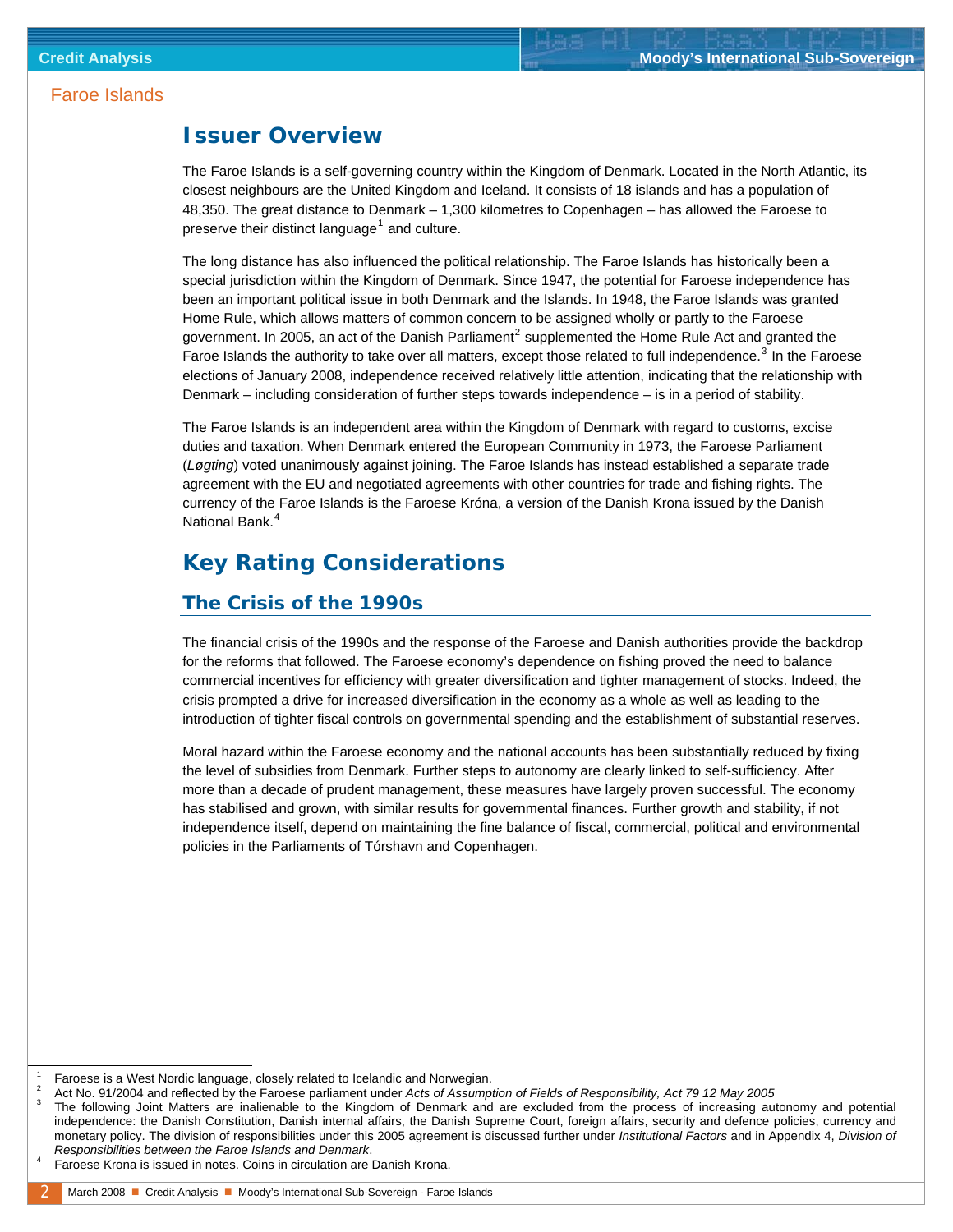### <span id="page-2-0"></span>**Financial Position and Performance**

#### **Revenues**

The government finances of the Faroe Islands have benefited from the steadier economy and a stable regime for subsidies from Denmark.

As shown in Figure 1, the DKK5.1 billion of operating income of the national government is widely distributed by source. Some 87% comes from economically driven taxes, and all but 13% of transfers are under the control of the Faroese government. This distribution has been stable for the past five years. In spite of this diversity, total revenues still depend on a variable economy (see *Economy* and Appendix 3, *The Fishing industry today*). Between 2003 and 2005, operating income fell by 1%-2% annually, only to increase by more than 10% in 2006. In 2007, similar growth is expected.





#### **Block grant from Denmark remains a key source of funding**

The annual block grant from Denmark was set in 2002 at DKK61[5](#page-2-1).5 million.<sup>5</sup> The Danish government spends another approximately DKK280 million in the Faroe Islands on matters under Danish control, such as public order and judicial administration. These amounts do not appear in the Faroese budgets. (See *Institutional Factors* below for the division of responsibilities between the Faroe Islands and Denmark.)

#### **Expenses**

Import Duties 3%

*Source: Landsbanki Føroya*

**Other Direct** Taxes 3%

Transfers from Denmark 13%

Sales of Products and Services 12%

**Other** 7%

As of 2006, total operating expenditure was DKK4.7 billion, with the major components as shown in Figure 2. Since 2002, operating expenses have shown growth of 1.5%-2.5% per year.

#### **Gross operating balances have been volatile, but generally positive**

Gross operating balances have fluctuated widely, due to the volatility of revenues. The surplus of 9.8% in 2002 gradually fell to a deficit of -0.5% in 2005, only to rise to 8.0% in 2006. Landsbanki Føroya anticipates the final accounts for 2007 will show a slightly lower result than in 2006, and expects that 2008 again will produce a surplus, despite a projected slowing of investment and consumption in the economy. See *Governance* – *Fiscal Management* (below) for a discussion of budgeting practices, which contribute to maintaining balance across periods of economic volatility.

<span id="page-2-1"></span> $\overline{\phantom{0}}$ In this year, the grant was lowered by DKK366 million, mostly due to the official transfer of public education to the Faroese.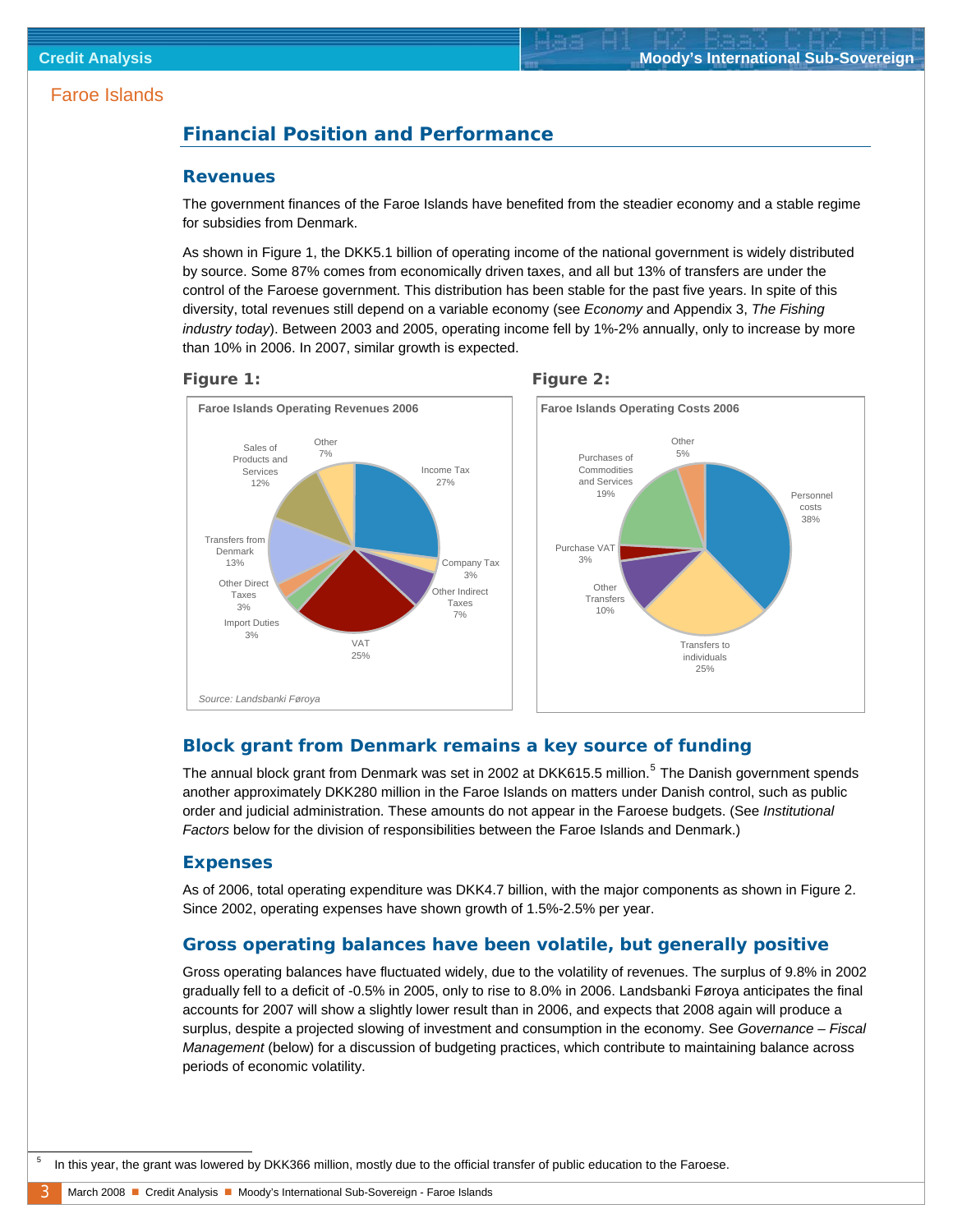#### <span id="page-3-0"></span>**Investments**

To support the diversification of the economy, the Faroe Islands has emphasised investments in communications and transport. Direct government investment is expected to continue at a baseline of about DKK200 to 300 million per year, with planned amounts for 2009 and 2010 somewhat higher (see Appendix 1, *Major investment projects*). Approved spending levels are generally inflexible, so projects must be frequently reprioritised to keep within this budget constraint.<sup>[6](#page-3-1)</sup>

For larger projects that would strain the annual budget process, the Faroese government also relies on alternative funding sources, such as the Faroese Infrastructure Investment Fund, which will be used for the airport runway extension. The government will also fund investments through special purpose corporations, with the Faroese government as shareholder and debt from private lenders.

Spending from the Investment Fund and special purpose corporations is accounted separately from the national government's budget.

#### **Debt Profile**

The debt burden of the Faroese government has fallen to moderate levels since the financial crisis. At yearend 2006, debt totalled DKK3.3 billion, down 21% from 2005. Debt as a percentage of total revenues fell to 59% of revenues, down from 91% in 2005.

These levels stand in sharp contrast to those resulting from the financial crisis. The cost of nationalising two of the country's largest banks, funding reserves and managing structural deficits in the budget pushed debt to DKK[7](#page-3-2).3 billion in 1995 (263% of revenues), of which most was provided by the Danish government.<sup>7</sup>

By 1997, these actions and the refinancing of foreign debts had resulted in debt to the Kingdom of Denmark reaching DKK5.8 billion. In 1998, Denmark and the Faroese government agreed to restructure these obligations. Short-term maturities were extended into approximately 20-year annuity repayments. The Danish government forgave some DKK900 million and agreed to convert DKK500 million into a non-interest bearing, non-maturing, loan, which the Faroese will repay with interest if oil is found within their economic zone before  $2018.^8$  $2018.^8$  $2018.^8$ 

The Faroese government has since repaid all of its interest-bearing debt to the Danish state. The Faroese government now issues bonds on the Faroese securities market within OMX Nordic Exchange Iceland. Average debt maturity is approximately 3.5 years.

Municipalities are estimated to have DKK0.7 billion of debt outstanding as of 2007; this is not counted within the national government's accounts. The municipal debt burden varies widely, with some municipalities having a net debt of DKK60,000 per inhabitant while others have modest debt or no debt at all. For those with high debt burdens, interest and repayments comprise a large part of their municipal budgets (see *Institutional factors* below for further discussion).

Landsbanki Føroya, which administers the loans and borrowings of the Treasury, maintains an overdraft facility of DKK400 million with Nordea (Aa1, stable), which can be used for short-term liquidity.<sup>[9](#page-3-4)</sup> The Faroese government also has a repurchase facility, which can draw 90% (DKK1.1 billion) against the security of Danish treasury bonds and Danish mortgage bonds, held in the DKK1.45 billion<sup>[10](#page-3-5)</sup> Liquidity Fund (see *Governance).* The Faroese government may tap this facility, equal to 29% of total annual expenses, within 24 hours.

<span id="page-3-1"></span> $\overline{\phantom{0}}$  The government maintains an extensive multi-year investment plan, showing costs and their impacts on the governmental budget. The plan is adjusted annually to keep within spending targets. 7

<span id="page-3-2"></span>Føroya Banki and Sjóvinnubankin

<span id="page-3-3"></span><sup>8</sup> The DKK500 million loan will be written off after 2018, if no oil is found

<span id="page-3-4"></span><sup>9</sup>  $\degree$  There is no adverse change clause and the money is available instantaneously.<br><sup>10</sup> Year-end 2006

<span id="page-3-5"></span>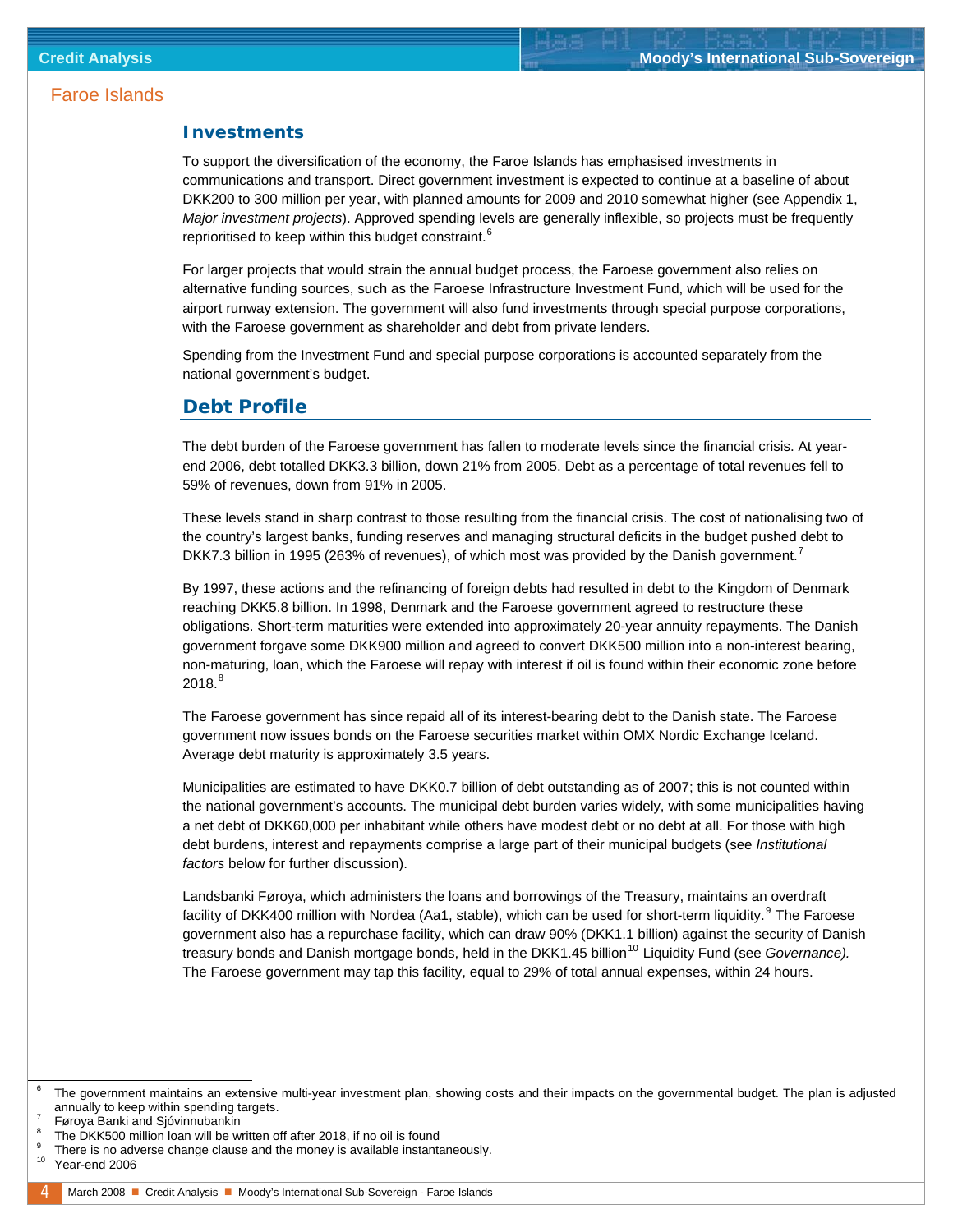#### <span id="page-4-0"></span>**Guarantees**

The financial crisis led the Faroese government to reform its economic policies by curtailing guarantees for industries and, for the past 15 years, offering no new guarantees. Today, the only outstanding guarantees are for debt of Faroese municipalities borrowed from the Danish specialised lender KommuneKredit (Aaa, Stable), and which are matched with guarantees by the Kingdom of Denmark.

#### **Pensions**

The Faroe Islands is following the lead of other Scandinavian countries by preparing for the future cost of supporting its gradually ageing population. As seen below, the proportion of elderly within the population is expected to grow from 13.6% in 2007 to 25.7% in 2050. Over the same period, the proportion of working age will decrease from 55.8% to 49.3% while the proportion of young people will fall from 30.6% to 25.7%.





Currently, there are unfunded pensions liabilities of approximately DKK2.0 billion, amounts to close this deficit are covered within the yearly budget. To fund future pension costs, the Faroese government are moving to pre-funding of their public and private pension systems from a pay-as-you-go system.<sup>[11](#page-4-1)</sup> Landsbanki Føroya has responsibility for the supplementary pension fund (or "AMG") established by law. As of 2007, this fund totalled DKK500 million in diversified investments, in line with the requirements of Danish law.

#### **Governance and Management**

As its autonomy has increased, the Faroe Islands has built up its institutions in order to manage the expanding range of revenue, spending, economic and risk-management decisions.

The Faroese Parliament, the *Løgting,* is the legislative assembly for Faroese affairs and consists of 33 MPs. It appoints the Prime Minister (*Løgmaður*), who, with his/her cabinet ministers, constitutes the Faroese government (*Landsstýri*). The most recent election took place on 19 January 2008, which kept the pre-existing Prime Minister but with a new coalition.

In addition to electing the Løgting, the Faroes elect two representatives to the Danish Parliament. The Faroese head of state is Queen Margrethe II of Denmark.

<span id="page-4-1"></span> <sup>11</sup> The private pension fund is being created with 15% of personal income (shared between employer and employee), which has been implemented earlier in the public sector, which pays all the 15% on behalf of their employees.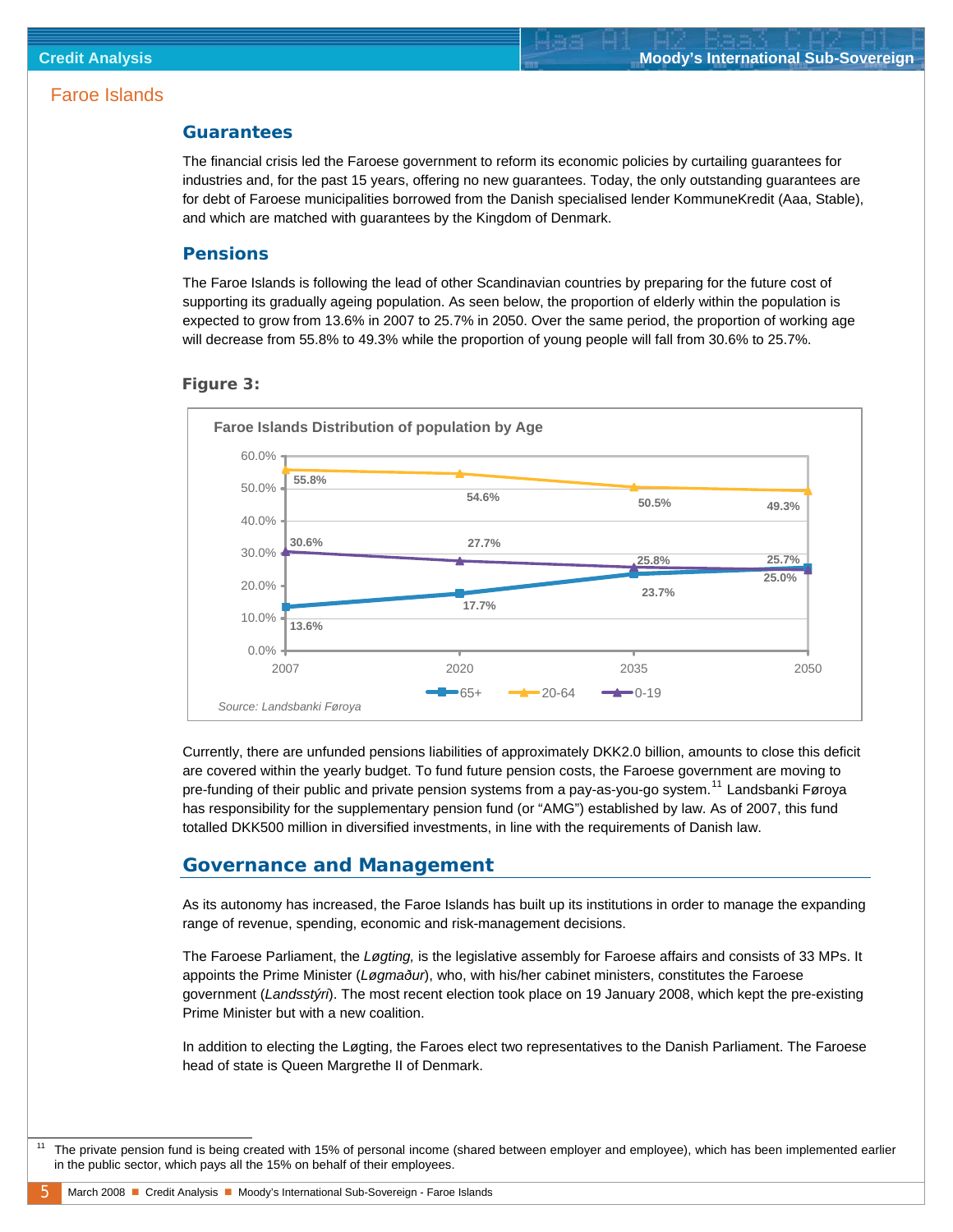Faroese internal politics has historically been stable and, in line with other Nordic countries, based on consensus. Most elections take place as planned, every four years. No party can achieve a political majority on its own. Coalition governments create a base for timely and orderly consideration of key national issues. Changes in economic policy are usually measured and specifically related to managing the fishing industry. Both governing and opposition parties broadly endorse the need for fiscal discipline, as a legacy of the 1990s. Moody's does not anticipate any significant weakening of fiscal or economic policies from the new coalition in power since the January 2008 elections.

#### **Fiscal management**

One of the key results of the crisis of the 1990s is that the path for greater autonomy and potential independence has been aligned with prudent management of government finances. As agreed with Denmark, the Faroese government must finance any budget deficits from its own resources. Following the crisis, the Faroese government accepted restrictions on borrowing and on issuing guarantees; these restrictions continued until 1998. In general, the Faroese Government's budget policy has limited spending to prudent increases over prior-year budgets, rather than being re-based to consume windfall revenues from boom years in the economy. In this way, periods of economic growth create multi-year surpluses, whilst government service and spending levels remain stable.

No formal targets for future surpluses have been established. Plans to build up the National Savings Fund (see below) will, however, require surpluses of approximately DKK100 million to DKK200 million per year. Maintaining these and other reserves – and potentially increasing them – has broad consensus across the major political parties. Debate focuses largely on how much they should increase from their already healthy levels.

The Parliament is the central appropriation authority. The Minister of Finance presents the Government Budget Proposal for the next fiscal year to Parliament before October.<sup>[12](#page-5-0)</sup> Parliament must then approve the budget before the beginning of the budget year.

The budget may be revised two to three times annually and is always revised in the early fall, when the proposal for the following year's budget is presented.

#### **Role of Liquidity Fund within government finances**

The 1995 Act on the Treasury's deposits and loans in the Landsbanki requires the government to maintain a liquidity reserve (often referred to as the "Liquidity Fund*"*) of 15% of GDP. These amounts are deposited with Landsbanki Føroya to meet immediate shortfalls, to provide liquidity for debt repayments and, if required, to serve as bridging funds to smooth deficits over a multi-year period. At year-end 2006, the government had drawn DKK0.5 billion, about one quarter of the reserve, to repay debt. This left the balance at DKK1.4 billion, equal to 30% of operating expenses. Until recently, the government anticipated restoring the 15%-of-GDP balance with revenues from planned privatisations, although recent instability in the financial markets makes the timing of these uncertain. The new government may also consider borrowing to restore the fund's target balance.

#### **National Savings Fund from any oil revenues and other resources**

In order to safeguard potential revenues from oil, all the Faroese political parties have agreed to set up a National Savings Fund (*Búskapargrunnu*r or 'Economy Fund'). This fund is to be based on principles similar to the Norwegian national oil fund and would be used to meet the future costs of the ageing population. The fund would capture taxes on oil revenues, proceeds from privatisations (in addition to those noted for the Liquidity Fund, above), and surpluses above "structural" budget limits.<sup>[13](#page-5-1)</sup> The government would only tap funds in excess of inflation<sup>[14](#page-5-2)</sup> for use in its annual budgets. The fund will be established with DKK1.3 billion from privatisations that have already been completed, with further additions possible. The major political parties broadly agree with the aim of building this fund up to 50% of GDP, or DKK6.0 billion at current prices.

<span id="page-5-0"></span>j

<span id="page-5-2"></span><span id="page-5-1"></span><sup>&</sup>lt;sup>12</sup> The budget year follows the calendar year.<br><sup>13</sup> The definition of structural surpluses would have to be defined by future governments within the setting of operating budgets and investment plans<br><sup>14</sup> Average real retu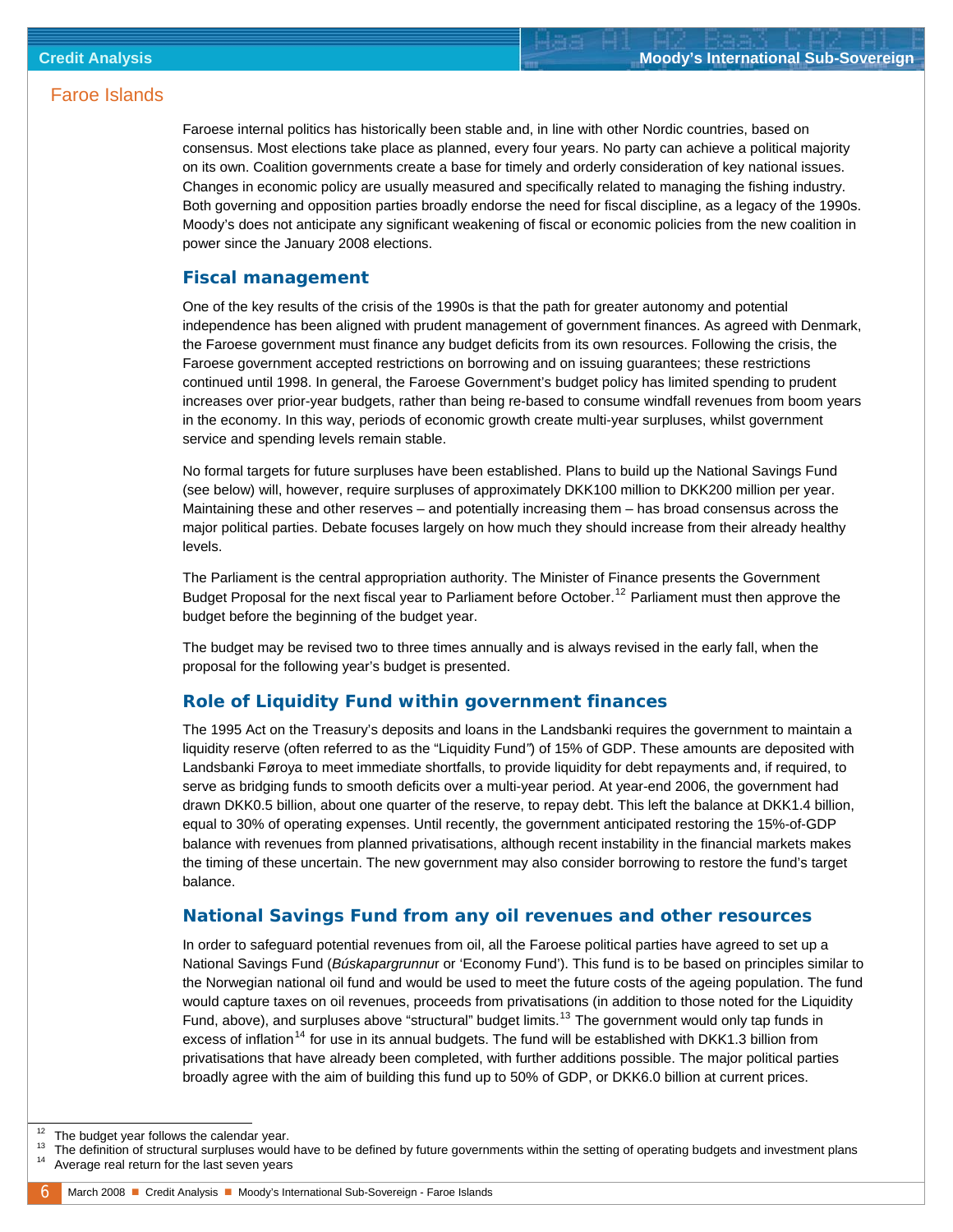#### **Other Funds**

The Danish authorities set up an Investment Fund in 1964, which has since come under Faroese control.<sup>[15](#page-6-0)</sup> It currently holds almost DKK850 million of assets, of which approximately half represent infrastructure loans to national or municipal governments or companies contracted for capital works.<sup>[16](#page-6-1)</sup> These loans may be longterm, and to date have always been repaid. The balance of liquid funds is deposited with Faroese banks.

The Faroese government is also building up an unemployment compensation fund, currently valued at approximately DKK500 million. These amounts are invested largely outside the Faroe Islands. Neither the Investment Fund nor the Unemployment Fund appears on the government's balance sheet, as these funds are not directly accessible by the government for spending within the national budget. They may, however, purchase government bonds or invest in Faroese bank deposits, therefore supporting broader liquidity within the budget and the banking system.

The pension fund has risen to approximately DKK500 million (see *Pensions* above).

Together, the funds totalled DKK4.4billion at year-end 2007, equal to almost 40% of GDP or 80% of total costs (2007 estimate).

#### **Investment management**

The Liquidity Fund is invested abroad to avoid risks correlated with Faroese banks. Investments of the Liquidity Fund are limited to highly rated banks and to fixed-income securities with little market risk and access to T+1 liquidity Due to their longer-term spending horizon other funds, such as the planned National Savings Fund and the supplementary pension fund, may be invested in longer-term securities and up to 20% in shares. The Faroese government does not maintain strict rating thresholds (although for non-Faroese banks it does require ratings). Internal policies, not all of which are formalised in writing, limit counterparty exposures beyond government bonds and Danish mortgage bonds to a maximum of 20%.

#### **Debt management**

As established by a 1978 Act of the Løgting, Landsbanki Føroya is the government's banker. It administers the loans and borrowings of the Treasury and provides economic and fiscal analysis to the government and Parliament.

Since 1994, the government has raised new debt denominated in Danish Kroner through medium-term bonds. The relatively short tenors give the Faroese government the option to pay down frequently maturing principal with surpluses or reserves. The relatively short tenors, of course, also incur refinancing risk.

#### **Transparency and disclosure**

The monitoring systems for governmental spending are good, with some improvements pending. However, the detail provided within the annual accounts has not reached the level of other Scandinavian countries. For example, the balance sheet of the national government only lists financial assets, liabilities and working capital, rather than presenting a full range of GAAP-standard accruals.

Nevertheless, the current system of managing against published budgets is a good foundation for improvement. Some 70% of central government spending is updated immediately from general ledger entries; the balance is updated monthly. Income tax receipts are reported as collected. Value Added Tax (VAT) collections are reported quarterly.

The national government aims to update its online accounting systems to consolidate municipal accounts into the national totals every month. The separation of municipal and national accounts is frequently noted as a potential concern in overall economic and fiscal management, especially when more responsibilities and spending are being moved to the municipalities.

<span id="page-6-0"></span>j

<sup>&</sup>lt;sup>15</sup> The fund was originally capitalised in the 1960s by Denmark. The fund is now governed by a board appointed by the Minister of Finance of the Faroe Islands.<br><sup>16</sup> The investment fund has loaned to the undersea tunnel companies, the Faroese Telecom company, and municipal electric companies.

<span id="page-6-1"></span>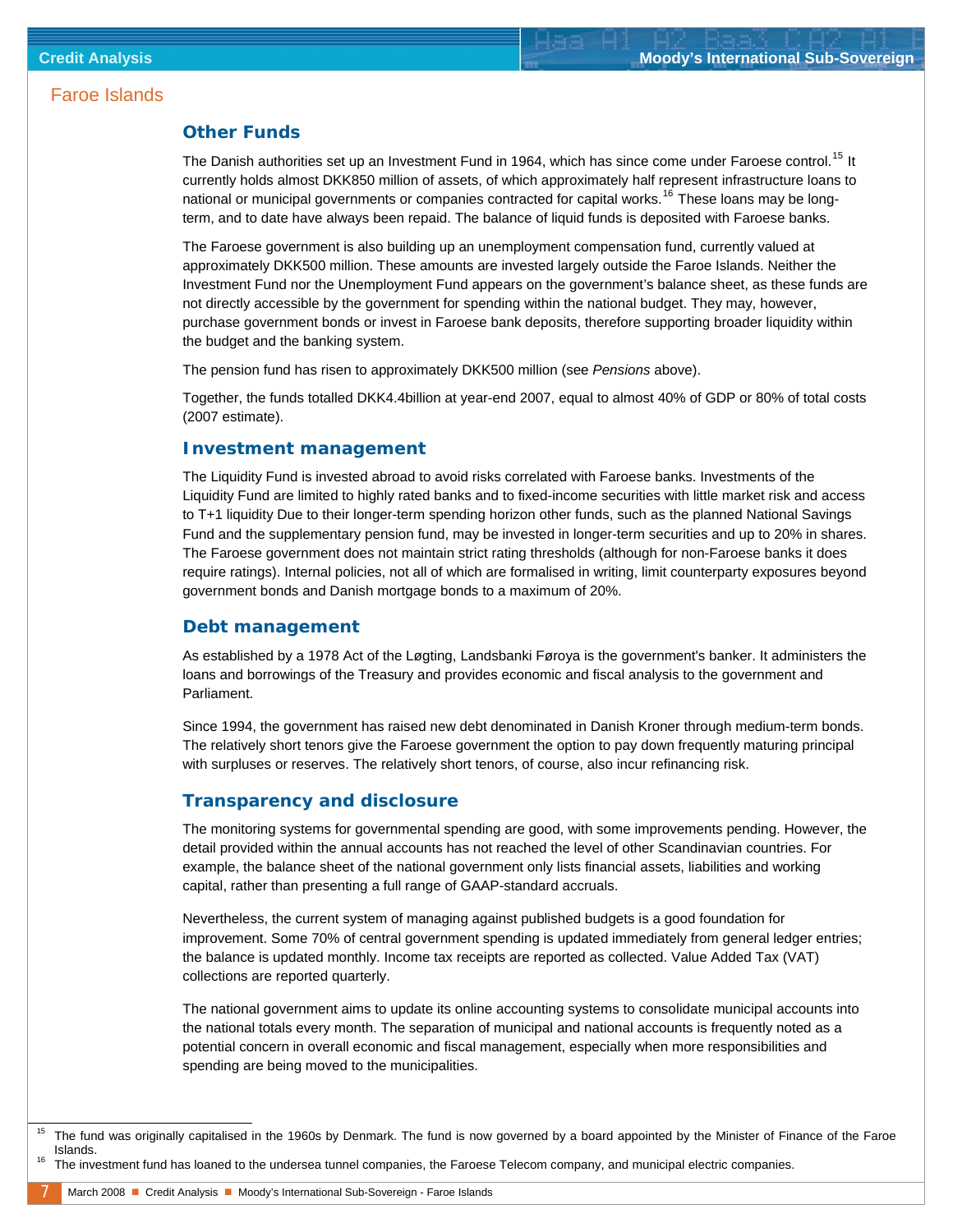#### <span id="page-7-0"></span>**Audits**

The auditing system is good and tied to public scrutiny within the democratic process. The President of the Parliament appoints the Auditor General, who heads the National Audit Office (NAO). Each of the four largest parties in parliament chooses a representative for the Audit Committee, on which the Auditor General serves as secretary.

The NAO (or other authorised accountants) ensures that spending remains with budget directives, that there are proper accounting and control systems, and that sound economic management has been applied.

The Auditor General may audit the accounts of the government and entities owned by the government. It may also audit entities receiving any kind of financial support from the Faroese government and audit most public agencies, institutions and government foundations. The Auditor General conducts a performance audit of the results against planned goals. The Audit Committee may require the NAO to prepare reports on an extended performance audit on areas of special interest.

The Audit Committee has the final governmental authority to scrutinise the public accounts and to ensure their compliance with appropriation limits. Each April, the Minister of Finance presents the prior year's public accounts to the Audit Committee. Parliament then approves the accounts, based on the recommendation of the Audit Committee.

#### **Economic Fundamentals**

Since the crisis of the 1990s, the economy of the Faroe Islands has emerged as modern and market-based, with increasing diversification in its sectors. Economic output has stabilised, albeit at levels of volatility that remain high compared to those of OECD countries, due to the continuing influence of fishing and related industries. GDP per capita<sup>[17](#page-7-1)</sup> for 2006 was US\$27,084, approximately 75% of the level for Denmark, with disposable income at US\$38,847, approximately 80% of Denmark's.<sup>[18](#page-7-2)</sup> Total GDP is estimated at DKK11.9 billion for 2007.

Due to the large role of fishing, economic volatility has been higher than in other Scandinavian countries. Since [19](#page-7-3)86, growth in GDP<sup>19</sup> has had a standard deviation of 6.7% compared to 1.9% for Denmark.<sup>[20](#page-7-4)</sup> Moody's anticipates the continuing dominance of fishing-related industries in the economy will keep volatility relatively high.





- <span id="page-7-4"></span><span id="page-7-3"></span>
- 

<span id="page-7-2"></span><span id="page-7-1"></span><sup>&</sup>lt;sup>17</sup> On an estimated PPP-basis<br><sup>18</sup> Income and GDP as a % of Denmark is an average of the last three years<br><sup>19</sup> Measured on a PPP basis, estimated by Landsbanki Føroya<br><sup>20</sup> Source: Landsbanki Føroya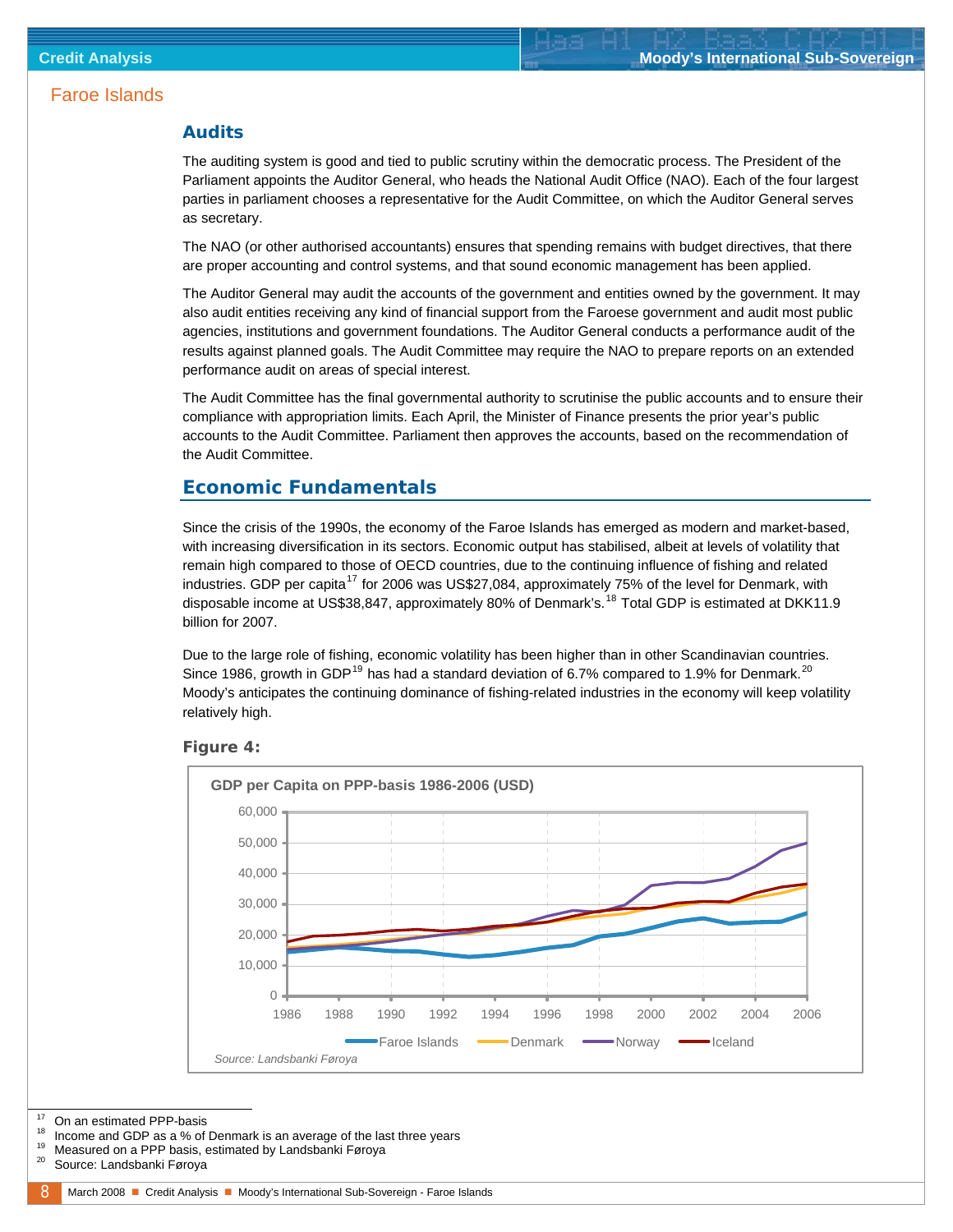The Faroe Islands have a high dependence on agriculture, fishing and quarrying, with fishing making up 14% of GDP. Finance and Business activities and Manufacturing compose a substantially smaller part of the Faroese economy than they do in Denmark.

#### *Figure 5:*

### **GDP Distribution on Industrial Basis, 2006**

|                                       | Faroe Islands | Denmark |
|---------------------------------------|---------------|---------|
| Agriculture, fishing and quarrying    | 15%           | 5%      |
| Manufacturing                         | 11%           | 15%     |
| Electricity, gas and water supply     | $1\%$         | 2%      |
| Construction                          | 7%            | 6%      |
| Wholesale and retail trade            | 12%           | 12%     |
| Transport, post and telecommunication | 10%           | 9%      |
| Finance and business activities       | 20%           | 24%     |
| Public and personal services          | 25%           | 27%     |

*Source: Landsbanki Føroya*

Currently, the fishing fleet employs 9% of the workforce and the fish-processing industry 7%, with wages and salaries representing 15% and 6% respectively of the national total. Despite the sector's continued dominance of the economy, total employment in fishing and fish processing industries has registered declines every year since 2004.

The dependence on fishing and fish farming is most visible in exports, with fish and fish products making up 94.1% of their total value in 2006. In comparison, Iceland had 52.2% of its export value from the fishing industry in 2006, a level that has been rapidly decreasing. (For further discussion of the management of the Faroese fishing industry, see Appendix 3, *The fishing industry today.*)

Historically, swings between trade deficits and surpluses begin with large imports of goods and equipment for investment. As this investment boosts production capacity, exports increase, thus rebalancing trade and driving surpluses. Given that the production of fishing-related industries may increasingly be constrained by the supply of fish, any self-correcting flows of imports and exports could depend on further progress in expanding other sectors of the national economy.

Given the stagnation of exports since 2000 and the increasing trade deficit, $^{21}$  $^{21}$  $^{21}$  a substantial decline in the value of fishing-related exports could have a significant impact on the economy.

| <b>Trade Balance Faroe Islands</b> |       |       |        |       |       |       |       |        |        |
|------------------------------------|-------|-------|--------|-------|-------|-------|-------|--------|--------|
| (Million DKK)                      | 1998  | 1999  | 2000   | 2001  | 2002  | 2003  | 2004  | 2005   | 2006   |
| Export                             | 2.961 | 3.297 | 3.857  | 4.294 | 4,235 | 3,913 | 3.689 | 3.587  | 3,869  |
| Import                             | 2.497 | 3.176 | 4.163  | 3.983 | 3.717 | 4.677 | 3.610 | 4.298  | 4,483  |
| Trade Balance                      | 464   | 121   | $-306$ | 310   | 518   | -765  | 79    | $-711$ | $-614$ |
| Ships excluded                     | 468   | 432   | 185    | 421   | 636   | 250   | 37    | $-178$ | $-558$ |

#### *Figure 6:*

*Source: 1998-2003 Faroese Statistical office, 2004-2006 Landsbanki Føroya*

<span id="page-8-0"></span><sup>21</sup> The trade deficit in 2005 is attributed to a DKK527 million increase in imports due "solely to the import of more ships"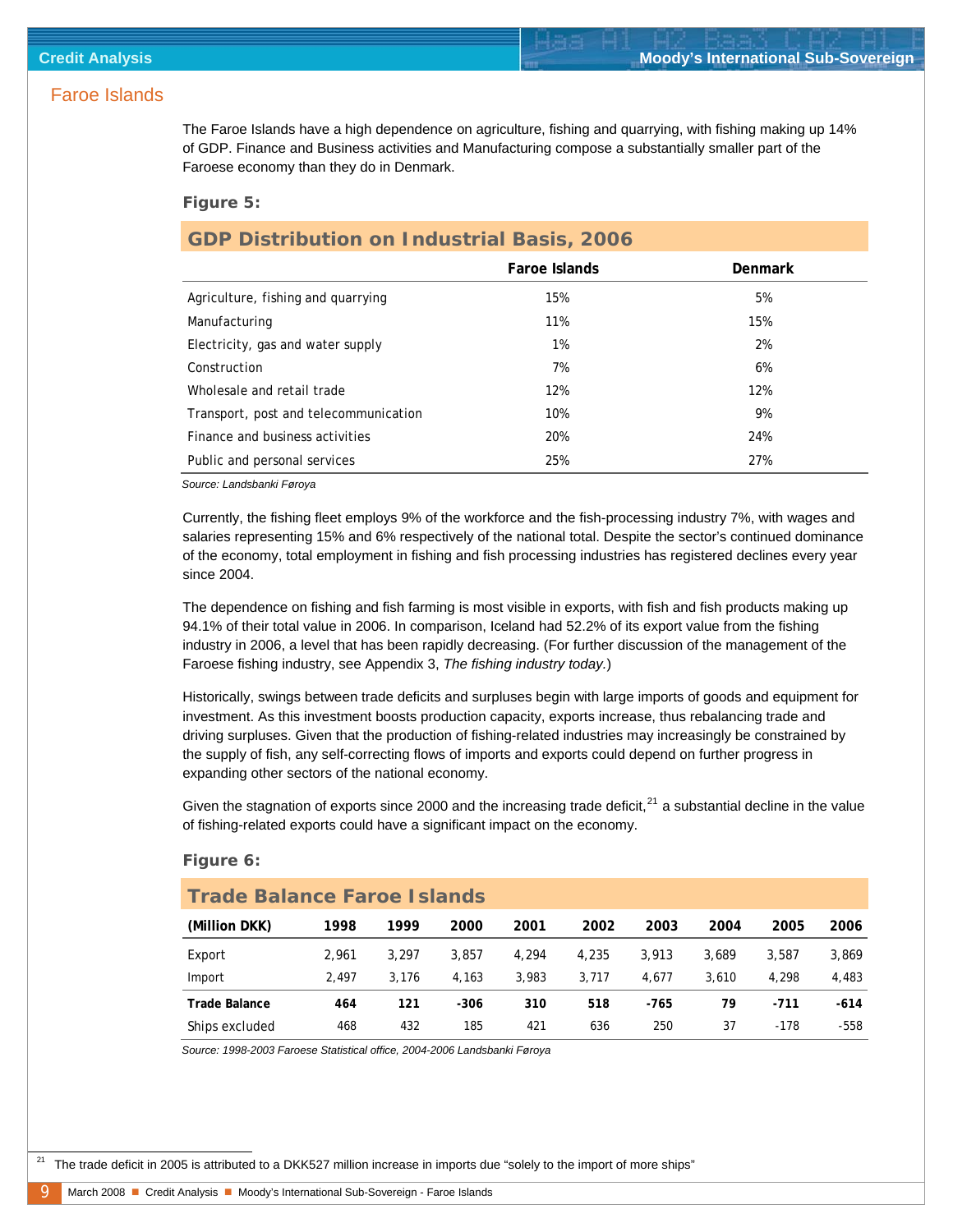

Key trading partners are shown in the charts below:

The labour market of the Faroe Islands is somewhat fluid, with shifts between self-employment, employment, unemployment and employment abroad across economic cycles. Employment regulations make it easier for Faroese workers to find work abroad in Nordic and EU countries than it is to attract workers from the more limited pool of Nordic countries alone, so boom times can lead to labour shortages and inflation pressure. As the economy has recently been quite strong, unemployment stood at 1.3% as of December 2007, well below the normal range of 2% to 5%. The government has postponed investments in infrastructure, mainly to reduce overheating in the construction sector.

#### **Oil**

On 22 December 1992, the Danish government agreed to transfer mineral rights in the Faroe Islands' subsoil to the Faroese government. Oil reserves (Foinaven and Schiehallion) have been located in UK territory near the Faroese border. After some initial enthusiasm from these finds, accessible reserves within Faroese waters have not yet materialised. The outlook for future activity remains uncertain, and the government does not include oil-related revenues, other than from current or planned exploration activity, in its economic and fiscal projections.

#### **Financial sector**

The major Faroese banks have seen significant expansion on the back of the strengthening economy. Four banks – Eik Banki, Føroya Banki, Norðoya Sparikassi and Suðuroyar Sparikassi – service the financial market in the Faroe Islands. In mid-2007, Føroya Banki was privatised, $^{22}$  $^{22}$  $^{22}$  and Eik Banki (until 2006 Føroya Sparkassi) listed on the stock exchange. Employment in financial services grew by 8% in both 2006 and 2007. Business lending was up 56% and lending to households up by 18% in 2006. Portfolio management activities are also reported to be expanding.

<span id="page-9-0"></span> <sup>22</sup> Føroya Banki is the result of the 1994 merger of Føroya Banki and Sjovinnubankin, and has been owned by the Financing Fund of 1992. Since 1998 the Financing Fund has been controlled by the Faroe Islands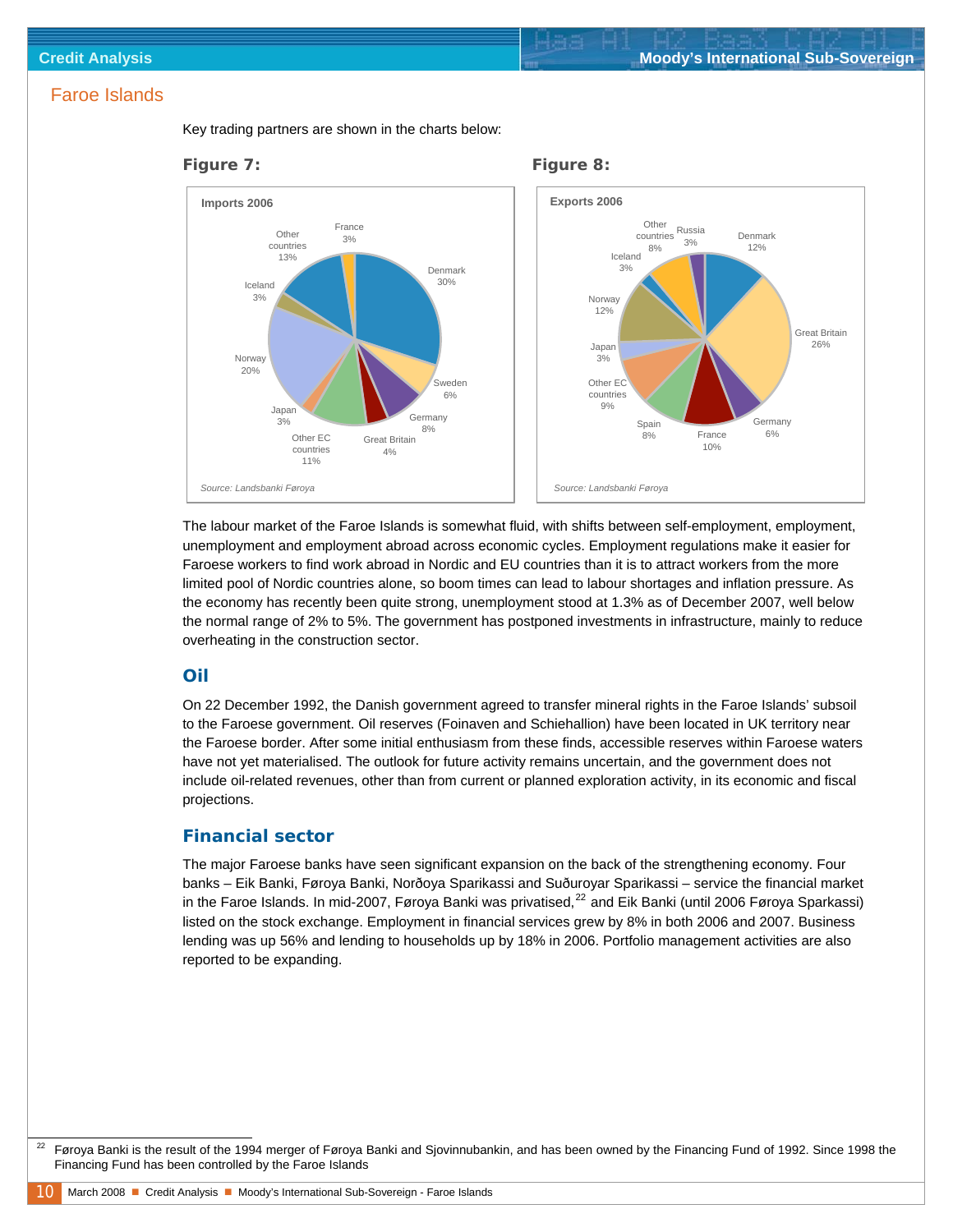#### <span id="page-10-0"></span>**Population**

The Faroe Islands is thought to have been originally settled by persons of both Scandinavian and Irish descent. The last two centuries have seen the population increase from about 5,000 inhabitants in 1801 to almost 50,000 today, with the increase attributed to the larger economic base generated by the fishing industry. The net balance of in- and out-migration generally varies with the strength of the domestic economy. This was particularly visible during the crisis of the 1990s when the population decreased substantially, predominantly amongst the working-age segment. In recent years, high growth has seen net in-migration, due to increased consumption and investment in the islands.

The population has been increasingly urbanised due to infrastructure expansion and changes in government policy designed to support regional development over that of the villages. Tórshavn, the capital, has 18,000 inhabitants.

Due to its lack of higher education facilities, the Faroe Islands loses a significant portion of the population aged 20-29 to higher education and job-training abroad.

#### **Connections**

There are regular scheduled connections from the Faroe Islands for maritime trade to Iceland, Great Britain and the European mainland. The Islands have modern infrastructure with good roads and many tunnels, which have helped integrate and urbanise the population centres under the regional development policy. Inter-island ferries operate on all major routes. The only airport on the Islands, Vagar Airport, reports over 200,000 passengers per year. At four times the national population, this figure underscores the good international connections of the Faroese people and their participation in the international economy. Over 34,000 Faroese are Internet users.

#### **Operating Environment**

The World Bank does not evaluate the Faroes Islands in its Government Effectiveness Index. Moody's believes that the governmental effectiveness of the Faroe Islands, its promotion of the rule of law, resistance to corruption and respect for governmental institutions owe much to the cultural, institutional, and historical ties to Denmark $^{23}$  $^{23}$  $^{23}$  and its North Atlantic neighbours, with levels comparable to those in the OECD countries.

#### **Institutional Framework**

Under the Home Rule agreements with the Kingdom of Denmark, the Faroese government enjoys broad latitude in raising revenues and setting spending. The Faroe Islands has two seats in the Danish Parliament. This has arguably contributed to a more active consideration of the Islands' interests – sometimes with considerable benefit – within the political dialogue of the Kingdom than its small size might suggest.

#### **Revenue flexibility**

There are few legal limits on the Faroese government's ability to generate revenues. It can set its own rates for personal income taxes, VAT, import duties, corporate tax rates and other charges. These make up 87% of governmental revenues. The Faroes Islands may set fees for services as it sees fit. Current policy, like that of other Nordic countries, is to keep fees either to costs or to subsidised levels in order to meet policy goals, as determined by the democratic process.

One source of revenues with essentially no flexibility – other than downwards – is the annual subsidies from Denmark for "Joint Matters" (see below) that have not been transferred to Faroese control. As these subsidies make up a relatively small portion of governmental revenues (12.9%), revenue flexibility for the Faroese government is relatively high for a sub-sovereign entity. In Moody's view, the fixing of subsidies promotes financial discipline and removes what otherwise would be a constant point of friction in Faroese-Danish relations.

<span id="page-10-1"></span><sup>&</sup>lt;sup>23</sup> Most civil servants are educated in Denmark and there are obviously intense commercial, cultural and political ties within the Kingdom.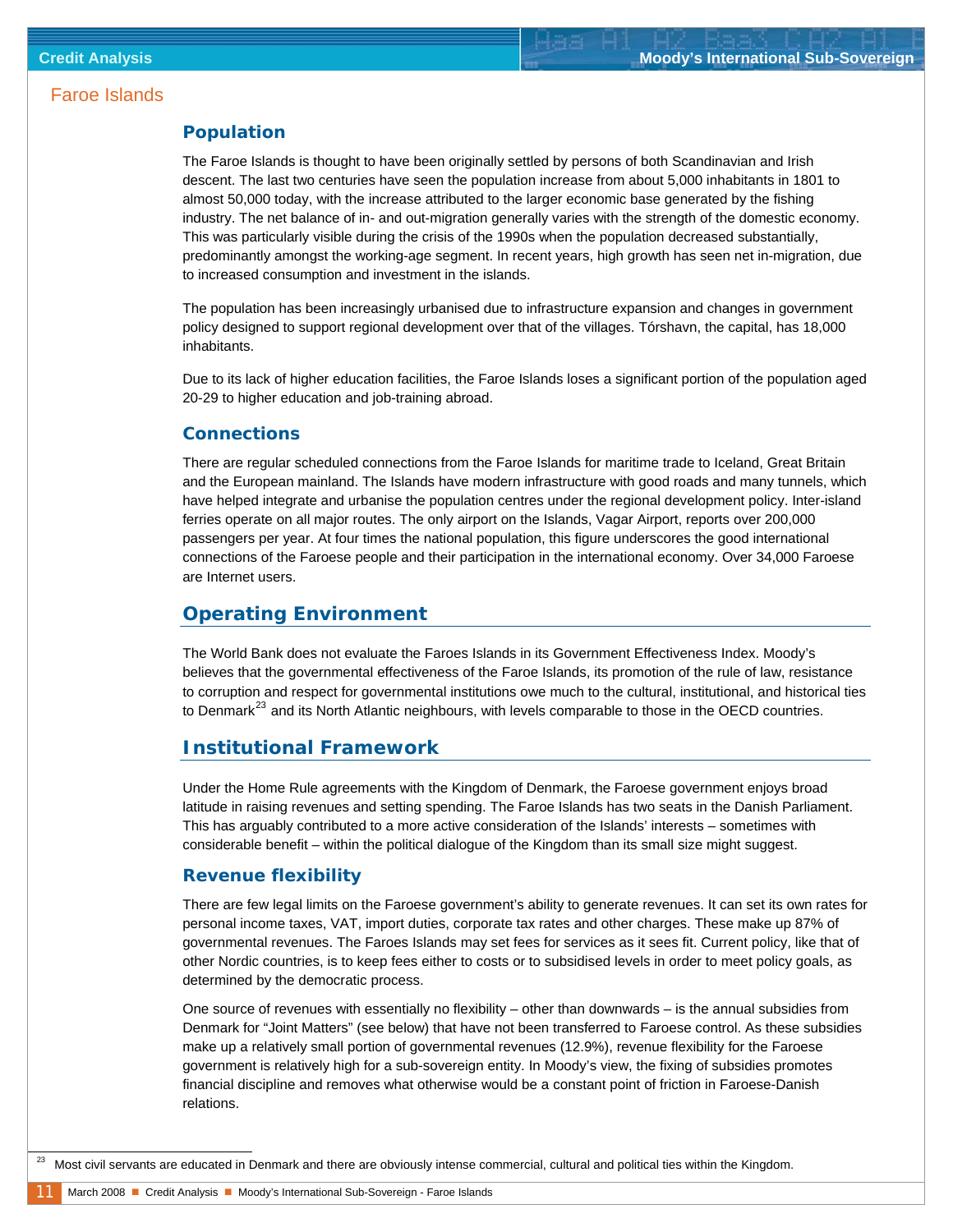#### **Expense flexibility**

The Faroe Islands has constitutional powers to set costs and to negotiate wages without the need for approval or to follow precedents from Denmark. This flexibility was borne out in the crisis of the 1990s, when the Faroese government cut spending by 5% in 1992 and 10% the following year. However, in the long run, due to expectations of the Faroese as citizens of the Kingdom and to the need for Faroese businesses to keep workers from migrating to neighbouring countries, wages and standards – which are two large determinants of costs – tend to follow developments in Denmark, albeit at a lower level.

#### **Flexibility of borrowing**

In the 1990s, the Faroese government borrowed – largely from the Kingdom of Denmark under distressed conditions – to fund the nationalisation of Føroya Banki and Sjovinnubankin and to bridge the government's financial plan from deficits to structural stability. As its finances stabilised in the following years, the Faroese government showed that it can use its powers effectively, by reducing debt even in times of slow growth, such as in 2004 and 2005 and by borrowing without guarantees in order to repay Denmark.

#### **Municipal governments have substantial powers**

The Faroe Islands is divided into 34 municipalities, which have substantial powers with regard to spending and infrastructure investments.<sup>[24](#page-11-0)</sup> Faroese municipalities have the right to borrow independently and to maintain debts of up to one year of operating income.

The municipal governments undertake significant infrastructure investments and have accepted responsibility for providing children's day care, under an agreement with the Faroese national government. The populations of the municipalities range between 44 and 19,382 inhabitants. The structure of the municipalities has provoked various calls for reforms. A report published by a parliamentary committee in 1998 suggested there should be seven to nine municipalities, with clearer distinctions between their powers and the role of national government. Since then, the question of merging municipalities – and more tightly controlling their spending – has remained controversial.

#### **Predictability and responsiveness**

The current division of responsibilities between the Faroe Islands and the Kingdom of Denmark is stable, with the parties committed to change within a well-defined process. Act No. 91/2004 of the Danish Parliament grants the Faroe Islands the authority to take over all matters, except those related to full independence, without approval from the Danish authorities.

Matters under Faroese control are deemed "Special Matters". These include finance and the economy, industry, foreign trade and mineral rights, and since 2002, the educational system. The Faroese Parliament has legislative authority over these issues, and the government has full executive power in its administration. Direct taxes and other revenues of the Faroese government fund these responsibilities.

"Joint Matters" are administered by the Danish Government according to the laws of the Kingdom of Denmark. Whilst certain Joint Matters are inalienable to the Kingdom of Denmark,<sup>[25](#page-11-1)</sup> some may be wholly or partly assigned to the Faroe Islands, or undertaken by Danish and Faroese authorities jointly. For example, social welfare and health services are administered by the Faroes, while the legislative authority for these matters remains with the Danish Government. The full division of responsibilities between the Faroe Islands and the Kingdom of Denmark is shown in Appendix 4.

<span id="page-11-0"></span>l

<span id="page-11-1"></span>

In 2006, operating expenditure is estimated to have been DKK0.9 billion and investments DKK0.3 billion<br>The following Joint Matters are inalienable to the Kingdom of Denmark and are excluded from the process of increasing a independence: the Danish Constitution, Danish internal affairs, the Danish Supreme Court, foreign affairs, security and defence policies, currency and monetary policy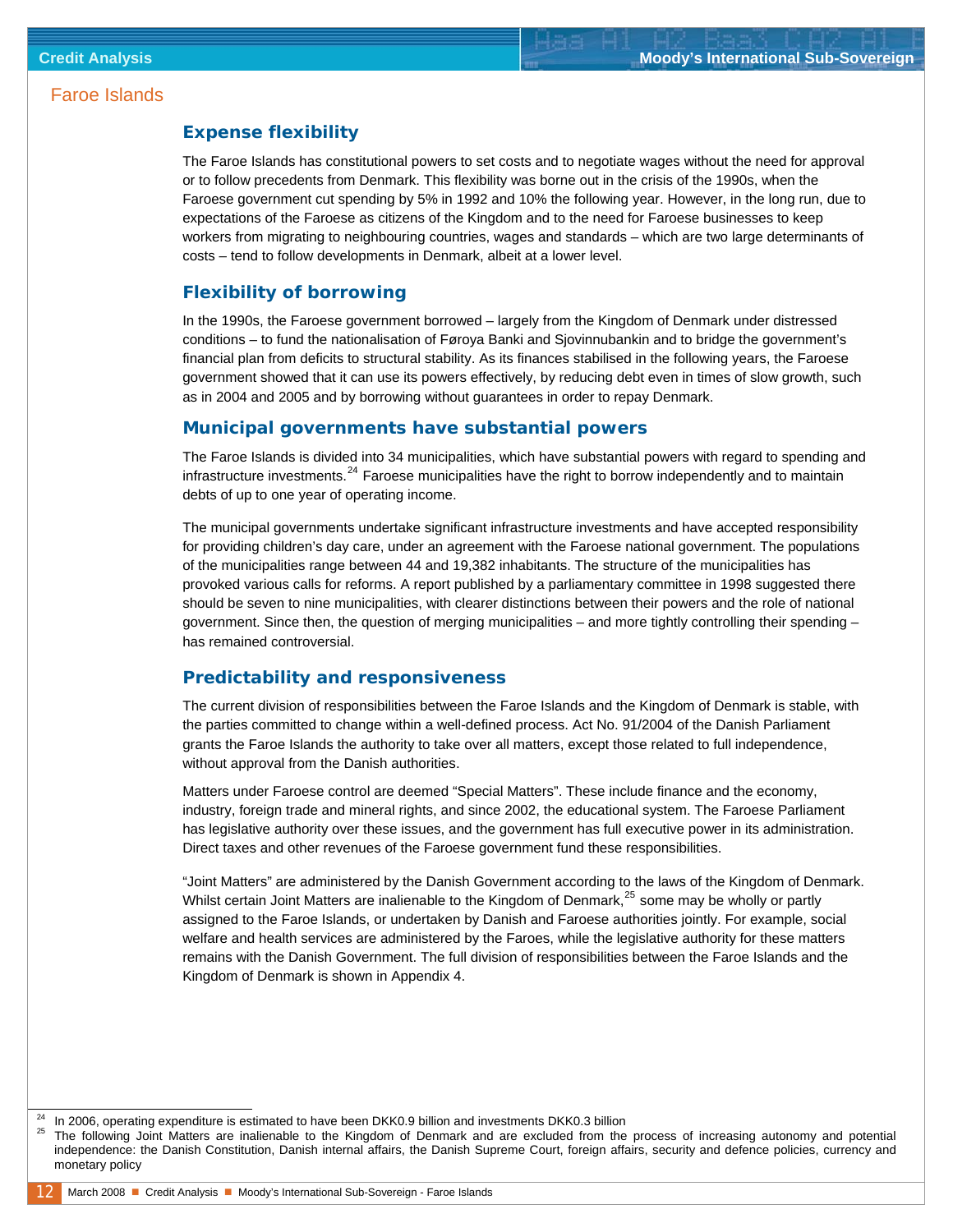#### **Potential independence**

Moody's does not see the current path towards potential independence as problematic to the credit. The 2005 agreement with Denmark, which essentially leaves the country's final relationship in the hands of the Faroese, has reduced friction and may have muted the immediate calls for independence. Independence was not a major issue in the recent elections, and recent governing coalitions have combined pro-union and proindependence parties.

Consensus in both the Faroes and Denmark has formed around maintaining an orderly political process with a solid financial foundation. Amongst the Faroese, most views suggest that final steps toward independence, were they to occur, could take about 15 years, as the Islands would gradually assume all of the remaining permitted Joint Matters.

It is not obvious what final independence would look like. Some form of continuing confederation with Denmark has been discussed, and it currently appears unlikely that the political, economic, and cultural ties of centuries would be cast aside lightly.

Secession of the Faroe Islands from Denmark would require a referendum.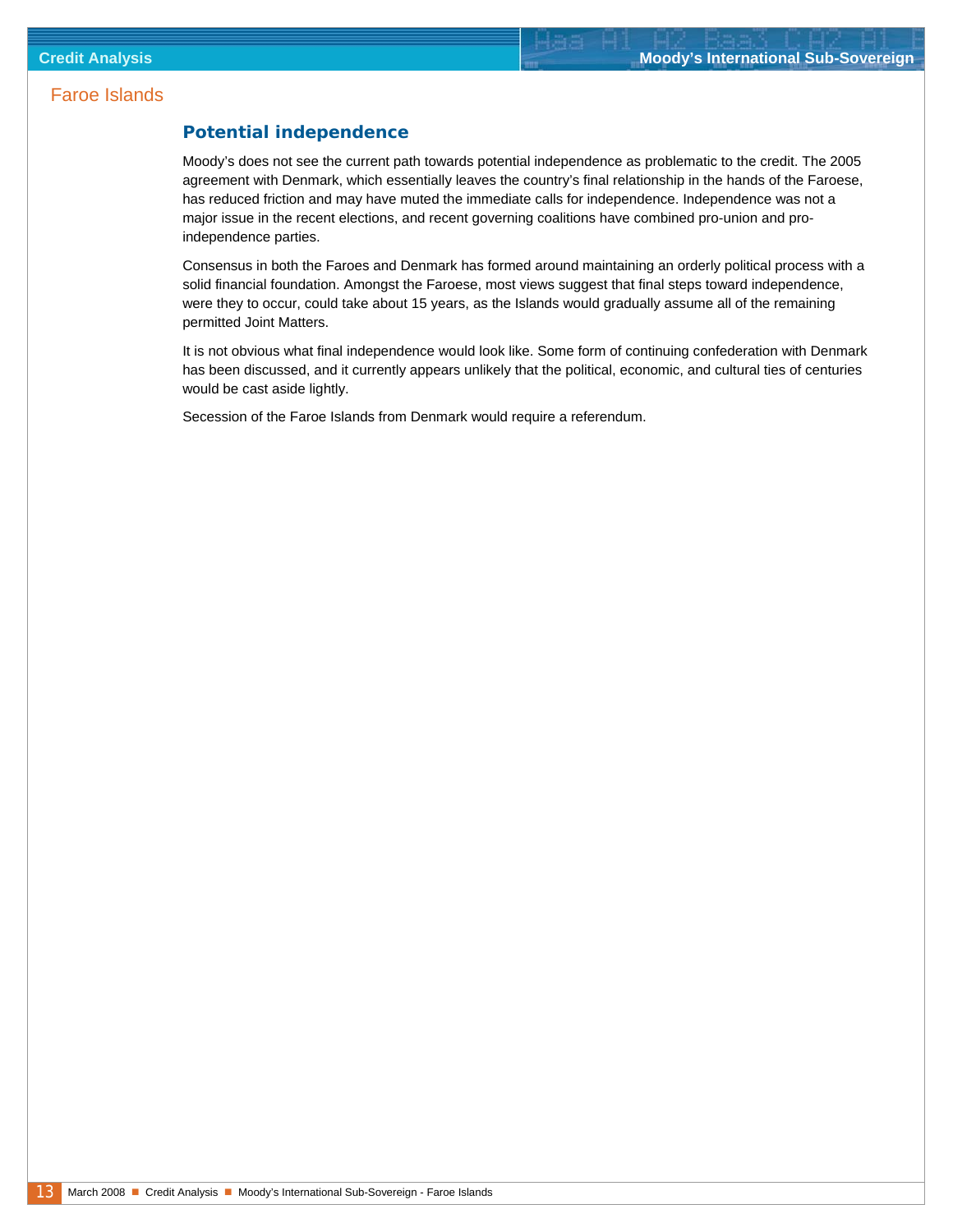### <span id="page-13-0"></span>**Appendix 1. Major investment projects**

The three most important capital investment projects are being funded from the Investment Fund, special purpose corporations, and the government owned Faroese telecom company, which are accounted separately from the national government's budget.

These projects are:

- 1. A new road tunnel between Tórshavn and Eysturoy. This is a toll tunnel build by a special purpose corporation, with the Faroese government as shareholder and debt from private lenders. The two most recently constructed tunnels in the Faroes were built as toll tunnels. [26](#page-13-1)
- 2. A runway extension of 350 metres at Vágoy Airport. Estimated government funding of DKK365 million has been accumulated in the Investment Fund, and therefore does not count as current expenditure in the governmental budget.
- 3. Expansion of fibre-optic cable capacity between the Faroes and Iceland, and the Faroes and the UK (Shetlands). This is to be funded by the Faroese telecom company.

The investments planned to be funded within the budget are:

#### *Figure 9:*

#### **Faroe Islands' Investment Plan**

| Project (DKK millions)                             | Total<br>2008-2018 | 2008           | 2009     | 2010     | 2011 | 2012-2015 2016-2019 |             |
|----------------------------------------------------|--------------------|----------------|----------|----------|------|---------------------|-------------|
| Roads                                              | 1,462              | 116            | 120      | 111      | 106  | 427                 | 583         |
| <b>Harbours</b>                                    | 163                | $\overline{2}$ | 4        | 12       | 17   | 128                 | $\Omega$    |
| Airport                                            | 5                  | $\mathbf{1}$   | 1        | 2        | 2    | 0                   | 0           |
| Heliports                                          | $\overline{2}$     | $\overline{2}$ | $\Omega$ | $\Omega$ | 0    | 0                   | 0           |
| Ferries                                            | 130                | 40             | 15       | 25       | 20   | 30                  | $\Omega$    |
| Strevmov-Sandov                                    | 740                | 20             | 60       | 60       | 60   | 240                 | 300         |
| Airport in Vágun                                   | 365                | 65             | 150      | 150      | 0    | $\mathbf 0$         | $\mathbf 0$ |
| Maintenance and operations                         | 778                | 58             | 59       | 60       | 62   | 259                 | 280         |
| Transport- and security measures                   | 107                | 8              | 8        | 8        | 8    | 36                  | 39          |
| Reparations because of insufficient<br>maintenance | 161                | 12             | 12       | 12       | 13   | 54                  | 58          |
| Total                                              | 3,914              | 323            | 429      | 441      | 288  | 1,173               | 1,259       |

*Source: Office of Public Works*

<span id="page-13-1"></span><sup>26</sup> The two main tunnel projects of Vagatunnilin and Nordoyatunnilin were financed based on a BOT model. The government provided the equity, which represented around a third of the total expenditure. The remainder was raised as non-recourse debt. Since their commissioning, both projects have amortised debt faster than anticipated, as traffic volumes and revenues have exceeded the original projections. As of 31 December 2006, Vagatunnilin's debt was DKK85 million, down from DKK161 million at inception; Nordoyatunnilin's debt was DKK 249million. Operations started 29 April 2006.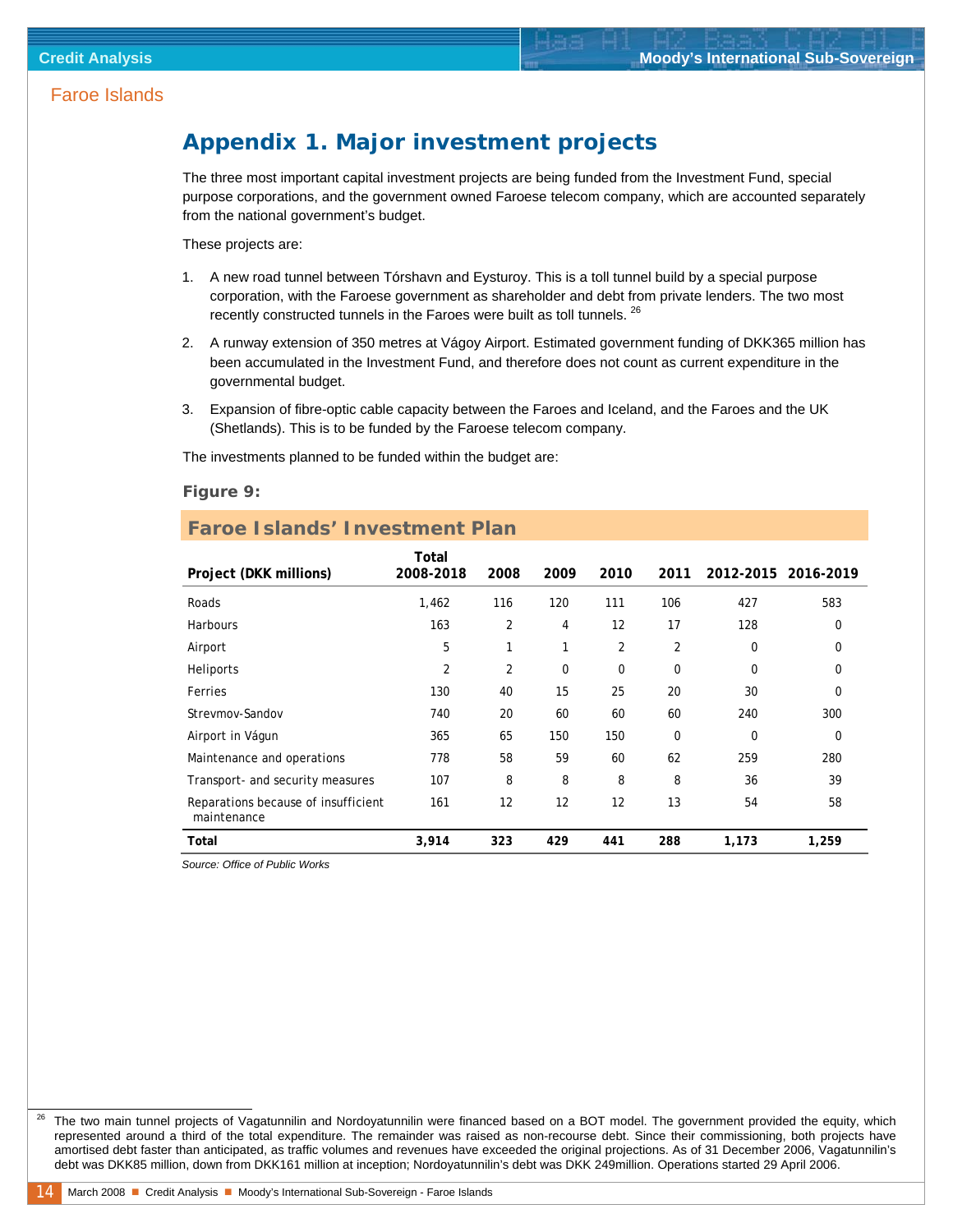### **Appendix 2. Economic crisis of the 1990s**

The financial crisis of the 1990s has its roots in the 1970s, with other nations' extension of their national Economic Exploitation Zones. This forced the Faroese fleet out of many of its previous fishing grounds and back to its home waters, as boat-owners sought to preserve their capital, fishermen their livelihood, and the government the employment of the fleet. In a pattern that has played out in other regions, the forcing of overcapacity into a zone of finite resources resulted in over-fishing, a crash in stocks and the eventual failure of the industry's finances.

In 1992, reforms in fishing practices and the removal of government subsidies promoting overcapacity were carried out. The economy began to stabilise and the government's budget was expected to return to balance. However, by late 1992, the accumulated losses in fishing and its related industries – mainly the shipyards, transport companies and fish farms – drove widespread bankruptcies. The Faroese banks, which had funded previous expansions, were forced to write off huge amounts of loans, and were on the brink of failure.<sup>[27](#page-14-0)</sup> The near-collapse of the banking system forced a DKK2.7 billion government bailout through privatisation. In 1993, the national budget recorded a deficit before financing of DKK2.5 billion – 97% of total cash revenues – and unemployment hit 25%.

#### *Figure 10:*

| <b>Faroe Islands Revenues, Costs and Balance</b>                 |  |  |  |  |  |  |  |  |                                                                                             |  |
|------------------------------------------------------------------|--|--|--|--|--|--|--|--|---------------------------------------------------------------------------------------------|--|
| (DKK millions)                                                   |  |  |  |  |  |  |  |  | 89 90 91 92 93 94 95 96 97 98 99 00 01 02 03 04 05 06                                       |  |
| <b>Total Revenues</b>                                            |  |  |  |  |  |  |  |  | 3.2 2.8 2.7 2.6 2.6 2.6 2.8 2.8 3.0 3.1 3.5 3.6 3.9 3.8 3.8 3.6 3.7 4.6                     |  |
| <b>Total Costs</b>                                               |  |  |  |  |  |  |  |  | 3.6 3.2 3.3 3.5 5.0 2.8 2.8 2.7 2.9 2.7 2.8 3.0 3.3 3.6 3.8 3.8 3.9 3.9                     |  |
| <b>Financing Result</b>                                          |  |  |  |  |  |  |  |  | $-0.4$ $-0.5$ $-0.6$ $-0.9$ $-2.5$ $-0.1$ 0 0.1 0.2 0.4 0.6 0.6 0.7 0.2 0 $-0.2$ $-0.2$ 0.7 |  |
| Result as % of Revenues -13 -17 -22 -34 -97 -5 0 3 6 13 19 17 18 |  |  |  |  |  |  |  |  | 5 0 -3 -4 12                                                                                |  |

#### *Figure 11:*



<span id="page-14-0"></span> 27 Fossbankin, a relatively small bank, was allowed to fail, as it was deemed by the Faroese government that this particular bank would not have a significant impact on the banking system or the economy as a whole. Savings banks, which largely did mortgage lending, weathered the crisis.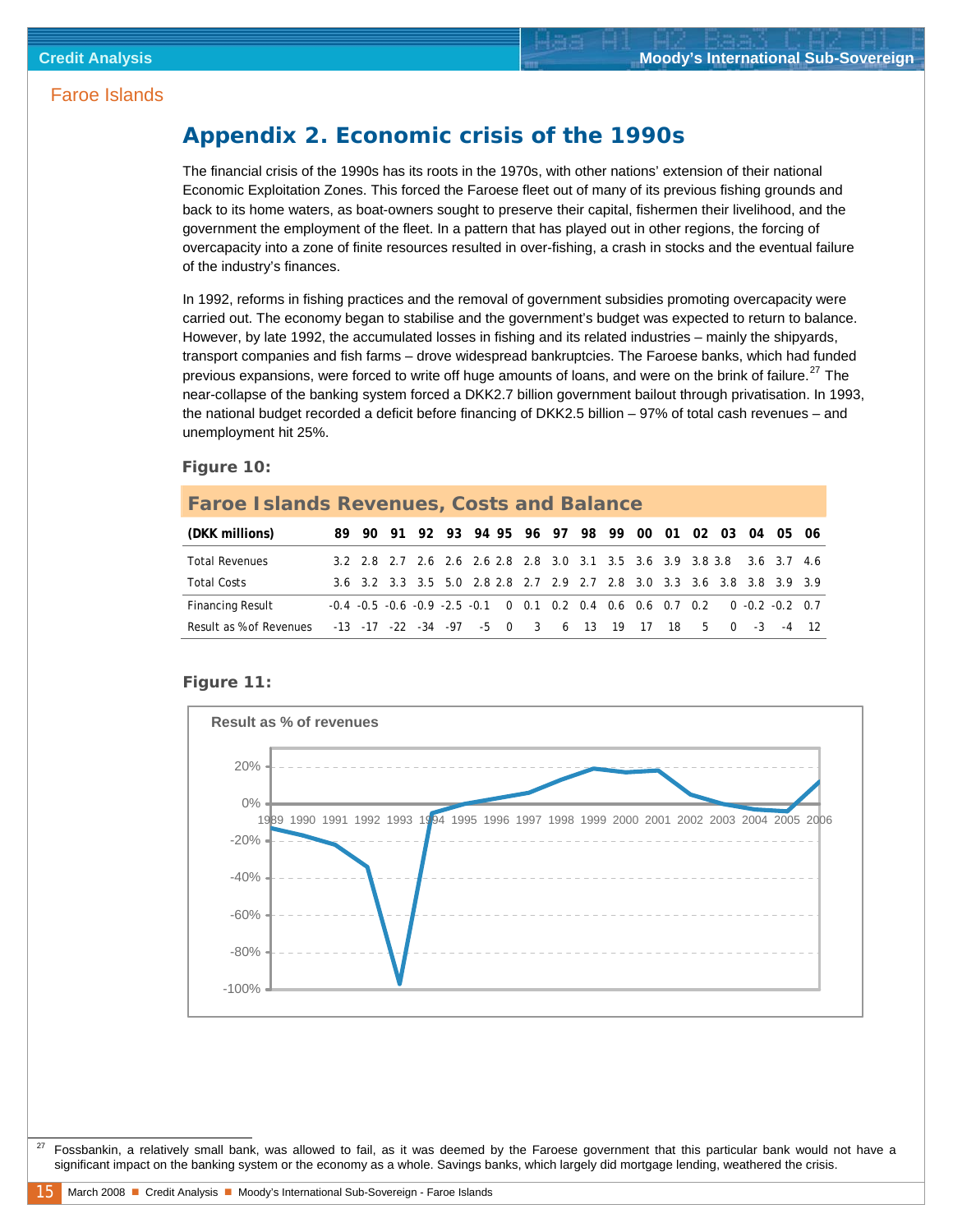#### **Legacy of the crisis: reform, accountability and management of scarce resources**

The economic crisis in the 1990s led to seven economic agreements between Denmark and the Faroe Islands. These were mostly related to ensuring the survival of two of the largest Faroese banks and to the accumulation of liquidity for the Faroese Treasury. The agreements also required the Faroese government to accept temporary restrictions on its borrowing and on its ability to extend loan guarantees.

The crisis forced a reduction in the Faroese fishing fleet of a third. Previously, the government had supported the fishing industry partly to subsidise employment. After this had contributed to over-capacity and inefficiency in the industry - not to mention cost to the government - the Faroese government decided to minimise its involvement in private commercial enterprises. It sharply reduced subsidies and guarantees and, by 1998, subsidies to businesses had been removed altogether. This rebalanced fishing capacity, reduced the pressure on fish populations and allowed the recovery of the fish stocks in Faroese waters. Subsequent higher catches and higher prices for fish restored profits to the industry and growth in the wider economy. In turn, government finances recovered with the resurgence in the large share of economically sensitive taxes.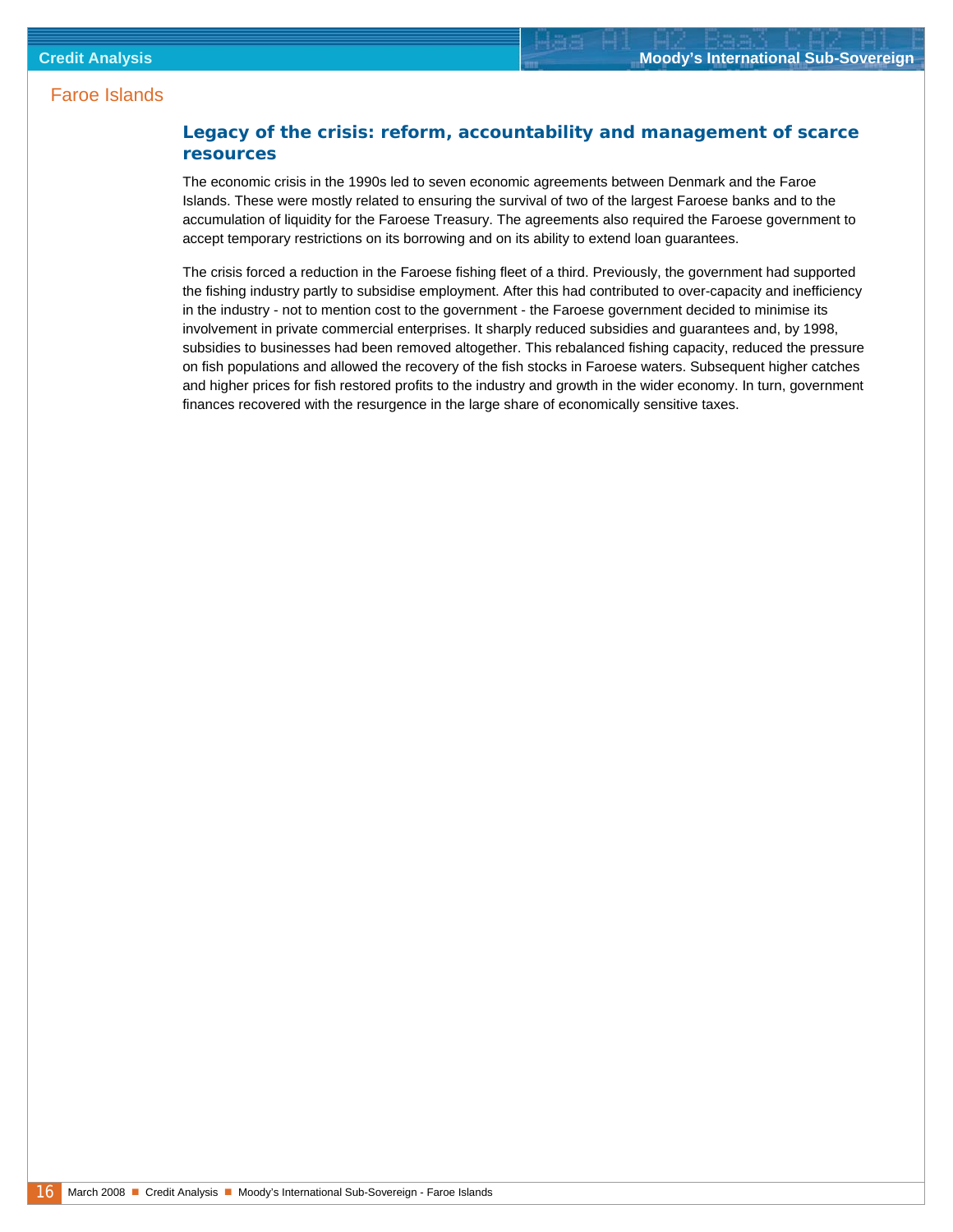### **Appendix 3. The fishing industry today**

One of the most important results of the financial crisis of the 1990s has been the recognition that the management of the structure of the Faroese fishing infrastructure, and the fishing stocks in home waters, are essential to the long-term viability of the national economy. The crisis forced greater diversification within the industry. A wider range of target species from national, foreign and international fishing grounds has made the total value of the catch less variable. Despite the success of diversification, volumes and price by individual species remain volatile. Additional international cooperation and agreements could further diversify the industry.

Importantly, the lines of business within the Faroese processing industry now depend on a wider range of species, a broader range of fishing grounds, more product types and more of the production and processing chain. The fishing-related industries are diversified in the following way:

- 1. Fishing and fish farming:
	- **Fishing in other territorial waters,** based on bilateral agreements between the Faroese government and other governments or agreements with individual fishing companies and countries providing licences.
	- **Local ground fishing** on the continental shelf regulated by the Faroese government, undertaken via the method of licences for fishing days.
	- **Pelagic fishing** with a relatively new system of quotas based on international quota agreements.
	- **Fish farming,** covering seven operators in a licensing system. Fish farming had been a small but growing sector of the fishing industry, but collapsed earlier in the decade due to epidemics in the stock. Production in 2006 stood at less than a third of its 2003 level. Projections for 2007 and 2008 are for a recovery to approximately 50% of earlier levels.
- 2. **Processing.** Approximately 85% of the catch is caught close to shore and processed on the Faroe Islands. Some production is also conducted directly on bigger Faroese ships. Other elements of the fishing-related industries include machinery and equipment for fishing and fish farming, and computer systems for monitoring fish processing.

The largest part of the catch by value in 2006 was pelagic fishing and fishing from large factory trawlers, primarily in the Barents Sea. These made up 46% of the catch.

The catch does not depend on local waters alone. Some 35% to 40% of the total value of the catch comes from fishing in foreign waters and on the high seas. Most of the fishing in foreign waters involves granting reciprocal rights to foreign countries in the Faroese Exclusive Economic Zone.

At present, the fishing industry relies very little on subsidies, although some indirect measures, e.g. tax breaks for fishermen, have been implemented instead. The goal is profit maximisation and consequently a lower proportion of the population is active in both the fleet and the processing industry.

#### **Diversification of species within the catch**

As can be seen in the chart below, in spite of the decline of cod, the total value of the catch has increased in the last two years. The catches of saithe (*Pollachius Virens*) and other demersal species have more than compensated for the decline. Other species, such as monkfish and pelagic fishes, used for fishmeal and oil, have helped spread risk within the Faroese fleet and related industries.

The economics of even a diversified fishing industry remain challenging, however. Fish prices have risen in real terms for the past two decades, despite rolling waves of over-fishing in waters around the world and with many grounds being pushed to the barest levels of sustainability or being closed. The total volume of the catch from Faroese waters is not expected to rise from current levels, and the total volume of free-catch (non-farmed fish) has been stable globally for many years. Inelastic prices for fish over the past two decades – spurred by demand from the expanding Asian economies and shortages of key species – have compensated, and in some cases over-compensated, for declining or vulnerable supplies. Economic incentives, even on wellmanaged fishing grounds, tend to push stocks to stressed levels. This, many scientists believe, makes them much more vulnerable to environmental factors that would normally have modest impacts on fish health levels.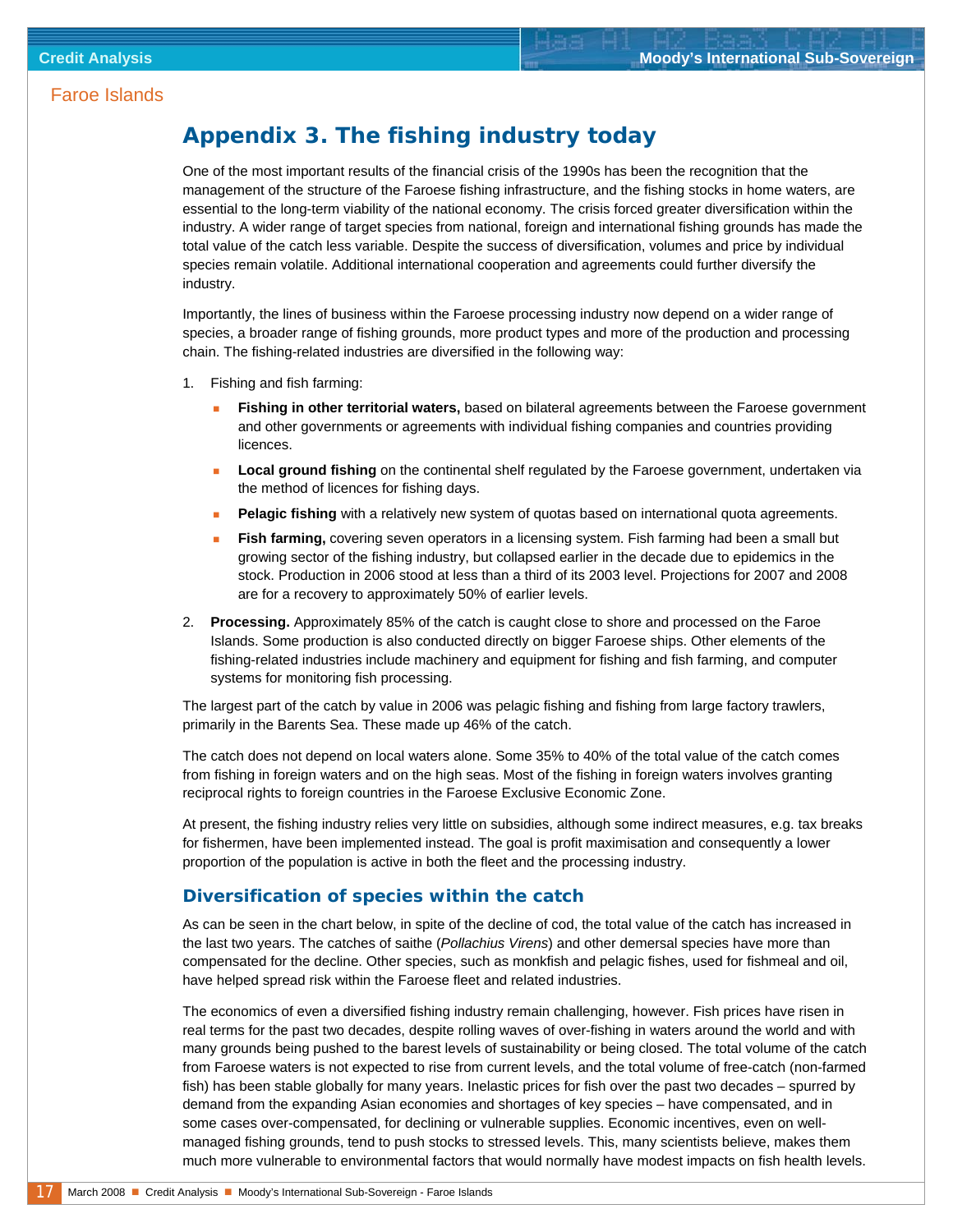#### *Figure 12:*



Another significant factor beyond the control of the Faroese is the impact of global warming. Biologically, the phenomenon could affect domestic stocks as well as the key international and foreign catches. Preliminary research on the impacts of a shift south in the Gulf Stream, which now warms Faroese waters, offers mixed implications. Whilst some stocks may suffer, cold-water fish such as cod could benefit.

Global warming may also open northern transport lanes hitherto blocked by Arctic ice. This would bring more ships through the Faroese waters, bringing with them the possibility of accidents and environmental damage with potentially dramatic impacts on stressed fish populations.

#### **Cod as an example of species management**

The management of cod provides a useful example of the scientific and political processes that must work together to maintain such key resources.

Fishing rights in the waters of the Faroe Islands are governed by fishing days, which the Parliament currently grants without charge.<sup>[28](#page-17-0)</sup> These rights are partly tradable, allowing more efficient (therefore profitable) vessels to buy rights from less efficient ones, and thereby maximise the total catch. This also allows less efficient operators to remain in business. To squeeze out what may be viewed as a subsidy to lingering overcapacity in the fleet, there have been proposals for the government to auction fishing rights. Such a move would also increase income to the government from national resources. Moody's understands that such proposals remain politically charged and, if adopted, they would probably not come into effect until 2018.

Cod fishing has a long tradition on the Faroe Islands. There has historically been substantial demand for cod as both a primary commodity for export and for processing the catch of other countries. However, over-fishing, spurred by subsidies and changes in international fishing regulations caused stocks to crash. The decline of this single species constituted a major component of the Faroese financial crisis.

Figure 13 below illustrates of the sensitivity of this natural resource to unrestrained harvesting.

<span id="page-17-0"></span><sup>&</sup>lt;sup>28</sup> The parliament grants fishing days each 1 September to 31 August based on proposals from the Minister of Fisheries. All companies that were active in fishing on 1 January 1995 gained by law the right to a permit. The parliament distributes fishing days to groups of vessel categories. Each company in a group gets its relative share of fishing days within a vessel group. All vessels in a group initially received the same amount of fishing days but some have bought or sold fishing days. They are tradable within each vessel group but not so easily between vessel groups. 25/01/2008.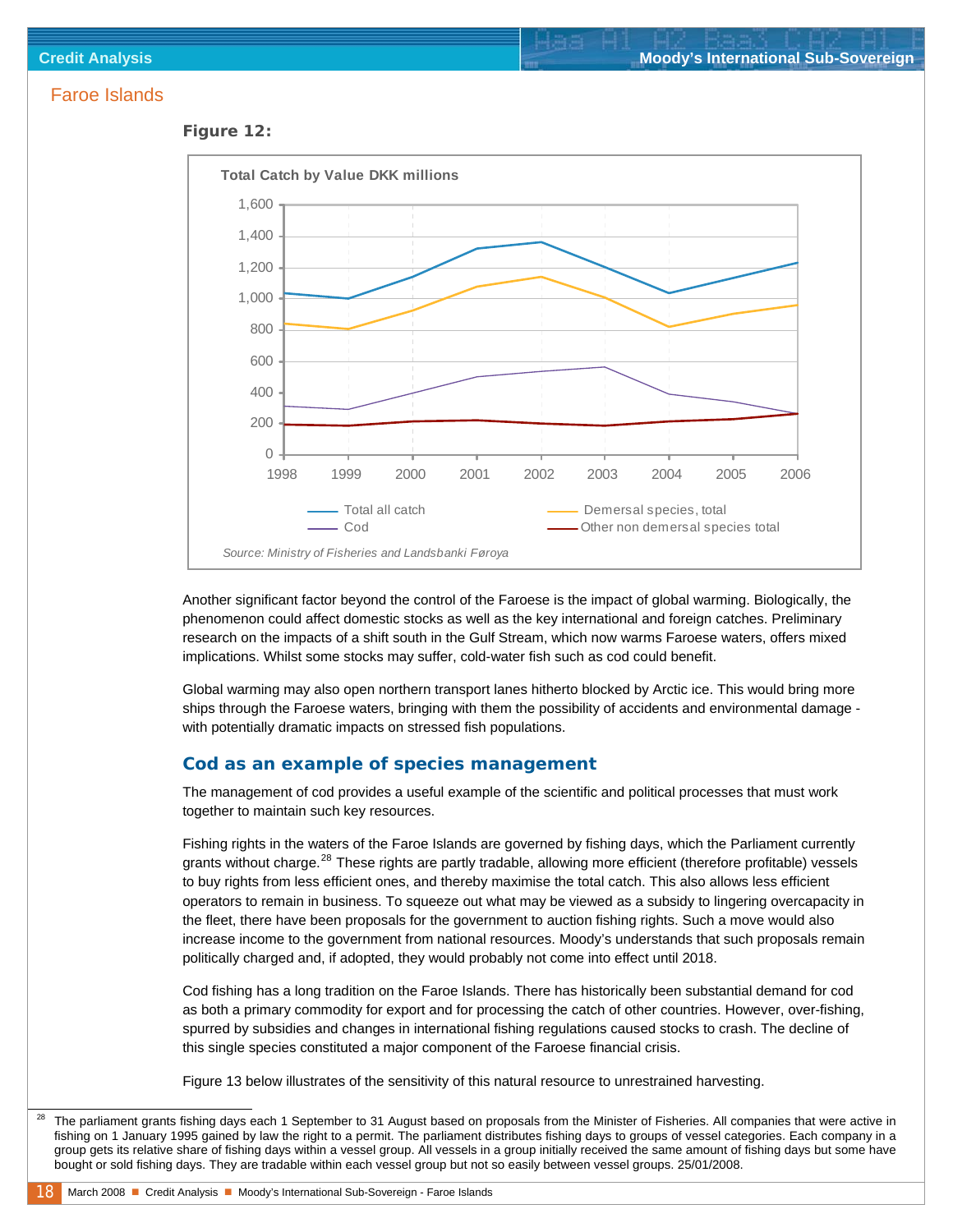



Between 2004 and 2006, the demand increased sharply which increased the price of cod rose by 25%, and the profitability of the catch. Since 2002, however, both the volume and the catch of cod and haddock have declined, due to over-fishing and biological conditions. Faroese marine biologists, who report independently to the Ministry of Fishing and to Parliament, estimate that the stock of cod is at its lowest levels for 100 years. The biologists suggest cutting fishing days by 40%. The government proposed a 2% cut and extended conservation orders for certain areas, underscoring the tension of managing these issues within a democratic, free-market country.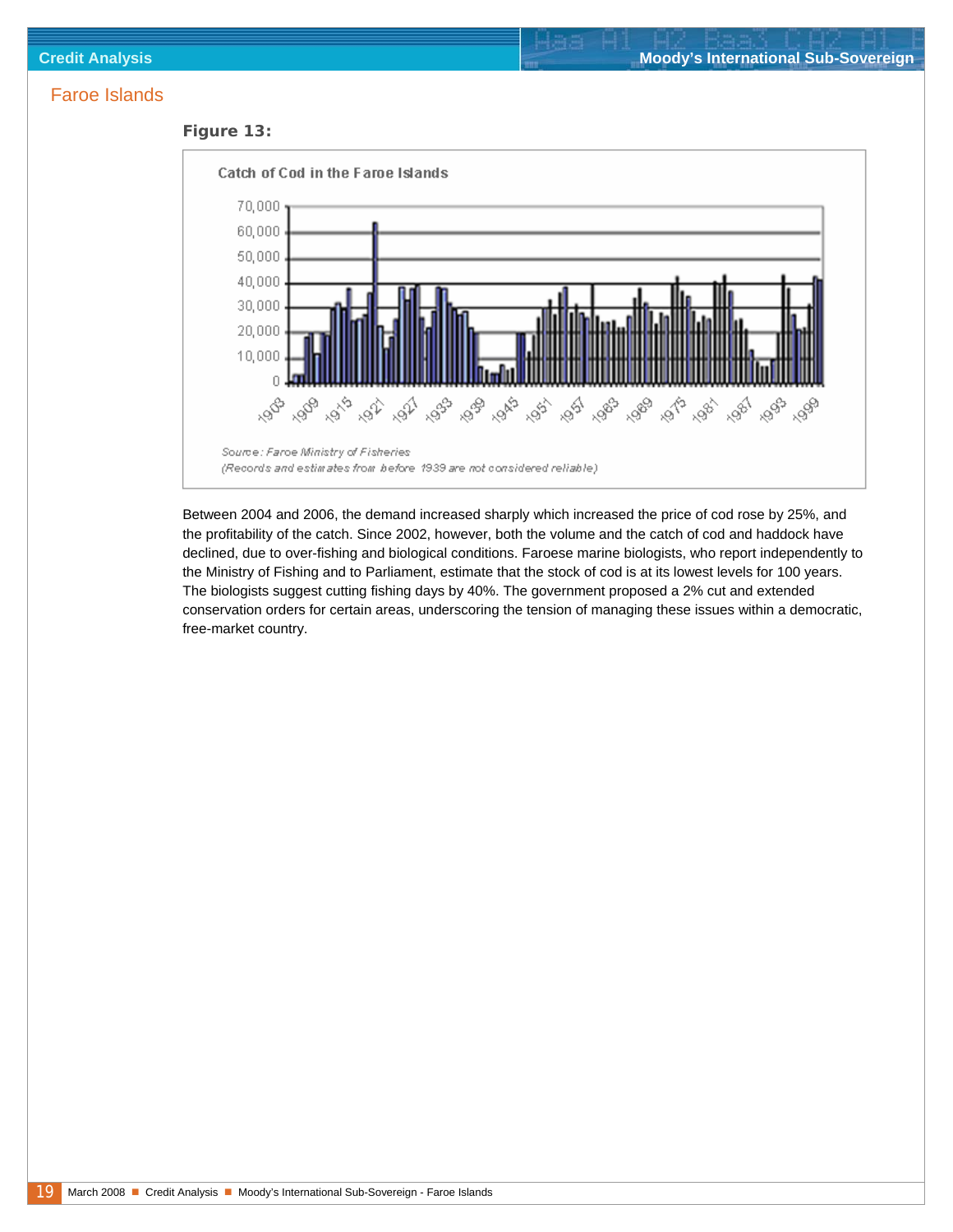## **Appendix 4. Division of responsibilities between the Faroe Islands and Denmark**

*Figure 14:* 

### **Faroe Islands, division of responsibilities**

|                                |                               | <b>Central Government</b> |                   |
|--------------------------------|-------------------------------|---------------------------|-------------------|
|                                | <b>Faroese Municipalities</b> | of Faroe Islands          | Danish Government |
| Childcare                      | X                             |                           |                   |
| Water & Sewage                 | $\mathsf{X}$                  |                           |                   |
| Waste management               | X                             |                           |                   |
| Planning and zoning            | X                             |                           |                   |
| School buildings (maintenance) | X                             |                           |                   |
| <b>Road Maintenance</b>        | X                             | $\mathsf{X}$              |                   |
| Healthcare                     |                               | X                         |                   |
| <b>Public Transport</b>        |                               | $\mathsf{X}$              |                   |
| Education                      |                               | X                         |                   |
| <b>Elderly Care</b>            |                               | $\mathsf{X}$              |                   |
| Social Security                |                               | X                         |                   |
| Police Force                   |                               |                           | $\mathsf{X}$      |
| Judicial system                |                               |                           | Χ                 |
| Banking supervision            |                               |                           | X                 |

*Source: Landsbanki Føroya*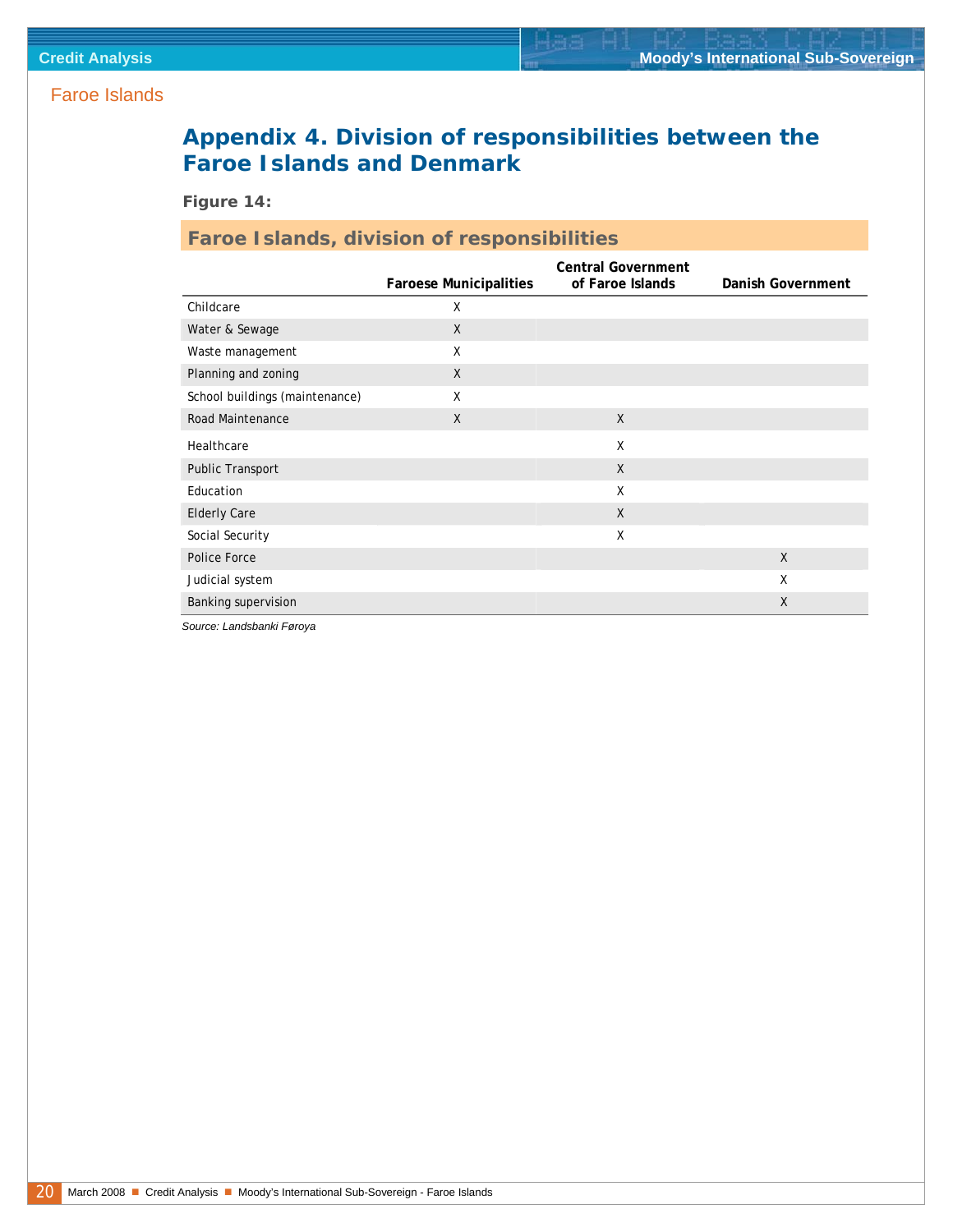## <span id="page-20-0"></span>**Rating History – Issuer rating**

| <b>Faroe Islands</b> |           |
|----------------------|-----------|
| Rating assigned      | Aa2       |
| Date                 | 12-Feb-08 |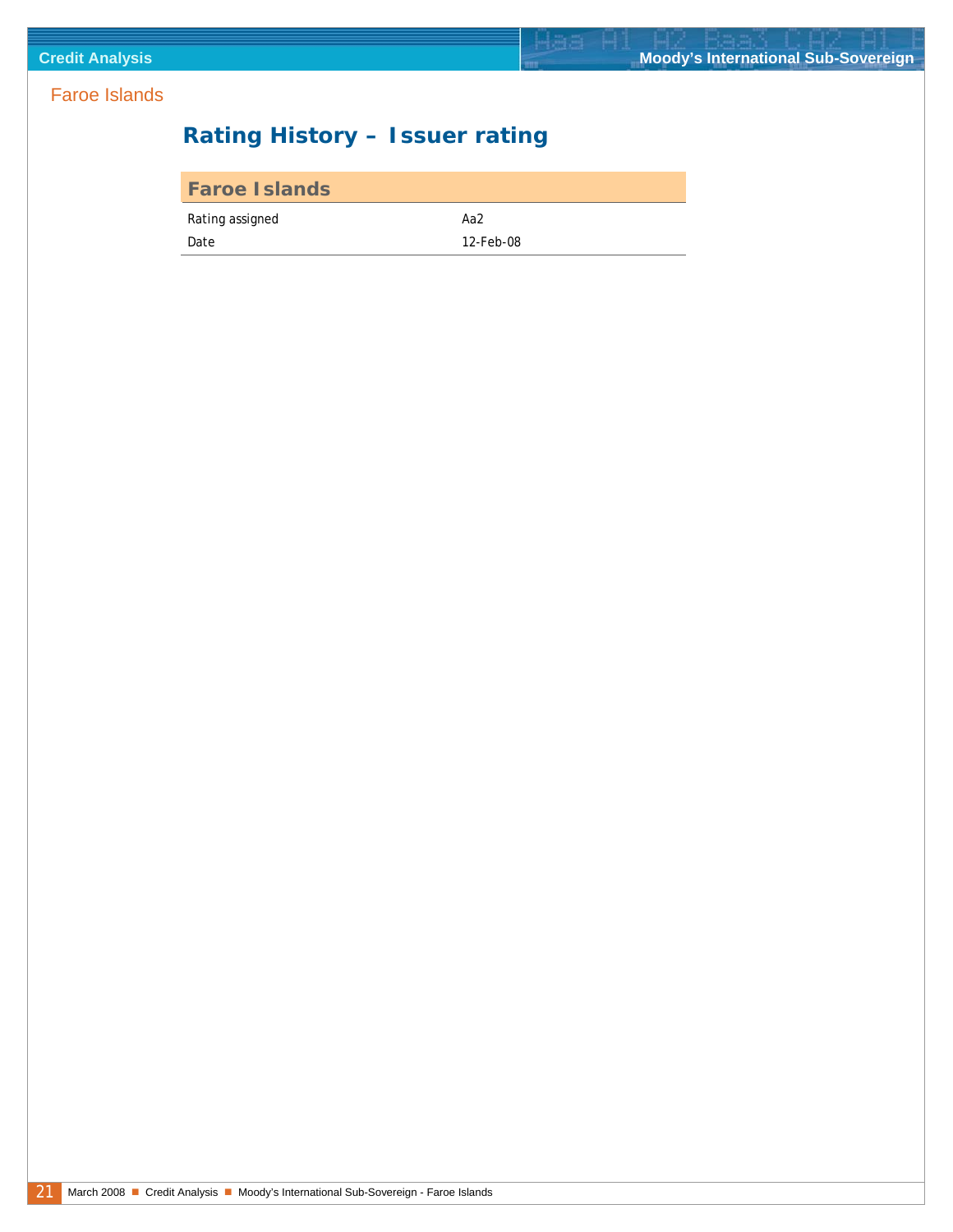### <span id="page-21-0"></span>**Annual Statistics**

| <b>Faroe Islands</b>                                  |                  |       |                  |       |                  |       |                  |       |                  |       |
|-------------------------------------------------------|------------------|-------|------------------|-------|------------------|-------|------------------|-------|------------------|-------|
| <b>DKK</b> million                                    | 2002<br>realized | $\%$  | 2003<br>realized | $\%$  | 2004<br>realized | $\%$  | 2005<br>realized | %     | 2006<br>realized | $\%$  |
| <b>FINANCIAL INDICATORS</b>                           |                  |       |                  |       |                  |       |                  |       |                  |       |
| Total revenues [1]                                    | 4,848            |       | 4,744            |       | 4,654            |       | 4,616            |       | 5,648            |       |
| Total expenses [2]                                    | 4,625            |       | 4,737            |       | 4,785            |       | 4,820            |       | 4,958            |       |
| <b>OPERATING REVENUES</b>                             |                  |       |                  |       |                  |       |                  |       |                  |       |
| Taxes                                                 | 3,103            | 64.0  | 3,064            | 64.6  | 3,021            | 65.0  | 3,047            | 66.0  | 3,482            | 68.1  |
| Direct tax                                            | 1,670            | 34.4  | 1,577            | 33.2  | 1,534            | 33.0  | 1,503            | 32.6  | 1,676            | 32.8  |
| Indirect tax                                          | 1,433            | 29.6  | 1,487            | 31.4  | 1,486            | 32.0  | 1,543            | 33.5  | 1,806            | 35.3  |
| Intergovernmental revenues                            | 819              | 16.9  | 810              | 17.1  | 804              | 17.3  | 793              | 17.2  | 781              | 15.3  |
| From the State (general grants)                       | 670              | 13.8  | 659              | 13.9  | 673              | 14.5  | 661              | 14.3  | 658              | 12.9  |
| From the Municipalities and Governmental institutions | 149              | 3.1   | 152              | 3.2   | 131              | 2.8   | 132              | 2.9   | 123              | 2.4   |
| Other [3]                                             | 925              | 19.1  | 868              | 18.3  | 826              | 17.8  | 774              | 16.8  | 850              | 16.6  |
|                                                       |                  |       |                  |       |                  |       |                  |       |                  |       |
| Total operating revenues                              | 4,848            | 100.0 | 4,743            | 100.0 | 4,650            | 100.0 | 4,613            | 100.0 | 5,113            | 100.0 |
| <b>OPERATING EXPENSES</b>                             |                  |       |                  |       |                  |       |                  |       |                  |       |
| Administrative & Personnel costs                      | 1,544            | 35.3  | 1,632            | 36.5  | 1,748            | 38.2  | 1,743            | 37.6  | 1,775            | 37.7  |
| General expenses                                      | 2,634            | 60.2  | 2,654            | 59.3  | 2,677            | 58.5  | 2,755            | 59.4  | 2,878            | 61.2  |
| Interest expenses                                     | 196              | 4.5   | 191              | 4.3   | 151              | 3.3   | 138              | 3.0   | 51               | 1.1   |
| Total operating expenses                              | 4,374            | 100.0 | 4,477            | 100.0 | 4,577            | 100.0 | 4,635            | 100.0 | 4,704            | 100.0 |
|                                                       |                  |       |                  |       |                  |       |                  |       |                  |       |
| Primary Operating Balance                             | 669              |       | 457              |       | 225              |       | 116              |       | 461              |       |
| <b>Gross Operating Balance</b>                        | 474              |       | 266              |       | 74               |       | $-22$            |       | 409              |       |
| Net Operating Balance                                 | 29               |       | $-181$           |       | $-753$           |       | $-453$           |       | $-436$           |       |
|                                                       |                  |       |                  |       |                  |       |                  |       |                  |       |
| <b>Gross Operating Balance</b>                        | 474              |       | 266              |       | 74               |       | $-22$            |       | 409              |       |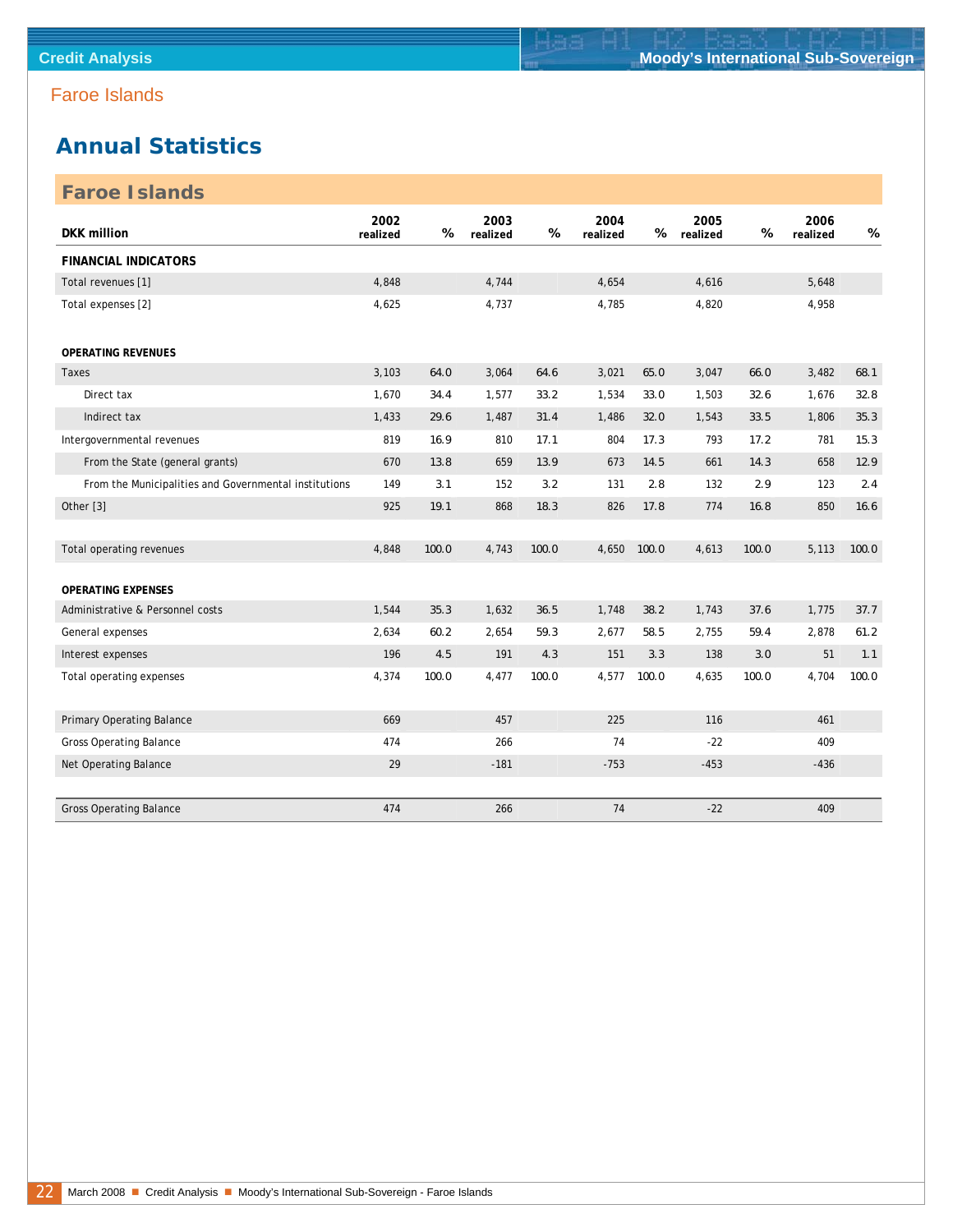| <b>Faroe Islands</b>                             |                  |       |                  |       |                  |       |                  |       |                  |       |
|--------------------------------------------------|------------------|-------|------------------|-------|------------------|-------|------------------|-------|------------------|-------|
| DKK million                                      | 2002<br>realized | %     | 2003<br>realized | %     | 2004<br>realized | %     | 2005<br>realized | %     | 2006<br>realized | %     |
| <b>CAPITAL REVENUES</b>                          |                  |       |                  |       |                  |       |                  |       |                  |       |
| Asset sales                                      | $\mathbf{0}$     | 0.0   | 0.4              | 100.0 | $\overline{4}$   | 100.0 | 2                | 100.0 | $\mathbf 0$      | 0.0   |
| Repayments                                       | $\mathbf 0$      | 0.0   | $\mathbf 0$      | 0.0   | 0                | 0.0   | 0                | 0.0   | 535              | 100.0 |
| Interest income                                  | $\mathbf{0}$     | 0.0   | $\mathbf{0}$     | 0.0   | $\mathbf{0}$     | 0.0   | $\mathbf 0$      | 0.0   | $\mathbf{0}$     | 0.0   |
| Total capital revenues                           | $\mathbf 0$      | 0.0   | $\mathbf 0$      | 100.0 | 4                | 100.0 | $\overline{2}$   | 100.0 | 535              | 100.0 |
| <b>CAPITAL EXPENSES</b>                          |                  |       |                  |       |                  |       |                  |       |                  |       |
| Investments                                      | 251              | 100.0 | 260              | 100.0 | 208              | 100.0 | 185              | 100.0 | 254              | 100.0 |
| Asset purchases                                  | 0                | 0.0   | 0                | 0.0   | 0                | 0.0   | 0                | 0.0   | $\mathbf 0$      | 0.0   |
| Interest expense                                 | $\mathbf{0}$     | 0.0   | $\mathbf 0$      | 0.0   | $\mathbf{0}$     | 0.0   | $\mathbf 0$      | 0.0   | $\mathbf{0}$     | $0.0$ |
| Other                                            | $\mathbf 0$      | 0.0   | $\mathbf 0$      | 0.0   | 0                | 0.0   | $\mathbf 0$      | 0.0   | $\pmb{0}$        | 0.0   |
| Total capital expenses                           | 251              | 100.0 | 260              | 1.0   | 208              | 1.0   | 185              | 1.0   | 254              | 1.0   |
|                                                  |                  |       |                  |       |                  |       |                  |       |                  |       |
| Gross Capital Balance (before Reserve Transfers) | $-251$           |       | $-260$           |       | $-204$           |       | $-183$           |       | 281              |       |
|                                                  |                  |       |                  |       |                  |       |                  |       |                  |       |
| <b>FINANCING DEFICIT/SURPLUS</b>                 | 223              |       | 6                |       | $-130$           |       | $-205$           |       | 690              |       |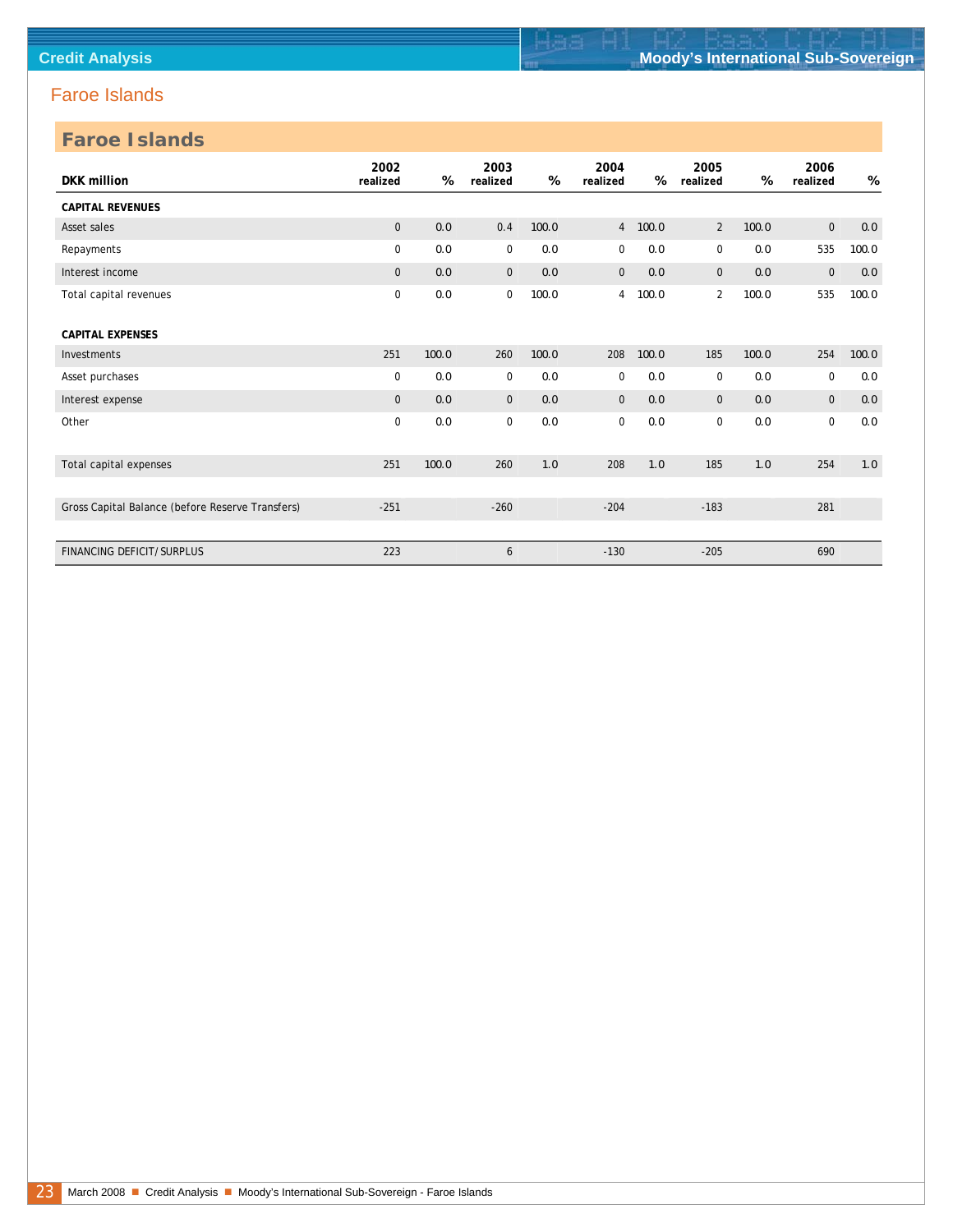| <b>Faroe Islands</b>   |                  |       |                  |       |                  |       |                  |       |                  |       |
|------------------------|------------------|-------|------------------|-------|------------------|-------|------------------|-------|------------------|-------|
| <b>DKK</b> million     | 2002<br>realized | %     | 2003<br>realized | %     | 2004<br>realized | %     | 2005<br>realized | $\%$  | 2006<br>realized | %     |
| <b>DEBT INDICATORS</b> |                  |       |                  |       |                  |       |                  |       |                  |       |
| <b>DEBT MOVEMENTS</b>  |                  |       |                  |       |                  |       |                  |       |                  |       |
| Gross new borrowings   | 300              |       | 1,495            |       | 750              |       | 1,924            |       | $\mathbf 0$      |       |
| Debt repayment         | 445              |       | 2,201            |       | 827              |       | 2,001            |       | 977              |       |
| Mandatory              | 445              |       | 448              |       | 827              |       | 431              |       | 846              |       |
| Early                  | $\pmb{0}$        |       | 1,753            |       | $\boldsymbol{0}$ |       | 1,571            |       | 131              |       |
| Change in debt         | $-145$           |       | $-706$           |       | $-77$            |       | $-77$            |       | $-977$           |       |
|                        |                  |       |                  |       |                  |       |                  |       |                  |       |
| TOTAL BUDGET BALANCE   | 78               |       | $-700$           |       | $-207$           |       | $-282$           |       | $-287$           |       |
| <b>DEBT STOCK</b>      |                  |       |                  |       |                  |       |                  |       |                  |       |
| Direct debt            | 5,125            | 97.0  | 4,383            | 97.3  | 4,136            | 97.7  | 4,209            | 98.1  | 3,316            | 98.3  |
| Short-term             | 726              | 13.8  | 683              | 15.1  | 483              | 11.4  | 584              | 13.6  | 592              | 17.5  |
| Long-term              | 4,398            | 83.3  | 3,701            | 82.1  | 3,653            | 86.3  | 3,625            | 84.5  | 2,725            | 80.7  |
| Guaranteed debt        | 157              | 3.0   | 123              | 2.7   | 97               | 2.3   | 81               | 1.9   | 59               | 1.7   |
| Indirect debt          | $\mathbf 0$      | 0.0   | $\mathbf 0$      | 0.0   | $\mathbf{0}$     | 0.0   | $\mathbf 0$      | 0.0   | $\mathbf{0}$     | $0.0$ |
| Other                  | $\pmb{0}$        | $0.0$ | $\mathbf 0$      | 0.0   | 0                | 0.0   | 0                | 0.0   | $\mathbf 0$      | $0.0$ |
| Total debt             | 5,281            | 100.0 | 4,506            | 100.0 | 4,233            | 100.0 | 4,290            | 100.0 | 3,375            | 100.0 |
| <b>DEBT SERVICE</b>    |                  |       |                  |       |                  |       |                  |       |                  |       |
| Interest expenses      | 196              | 30.6  | 191              | 8.0   | 151              | 15.5  | 138              | 6.4   | 51               | $5.0$ |
| Debt repayment         | 445              | 69.4  | 2,201            | 92.0  | 827              | 84.5  | 2,001            | 93.6  | 977              | 95.0  |
| Total debt service     | 640              | 100.0 | 2,392            | 100.0 | 978              | 100.0 | 2,139            | 100.0 | 1,029            | 100.0 |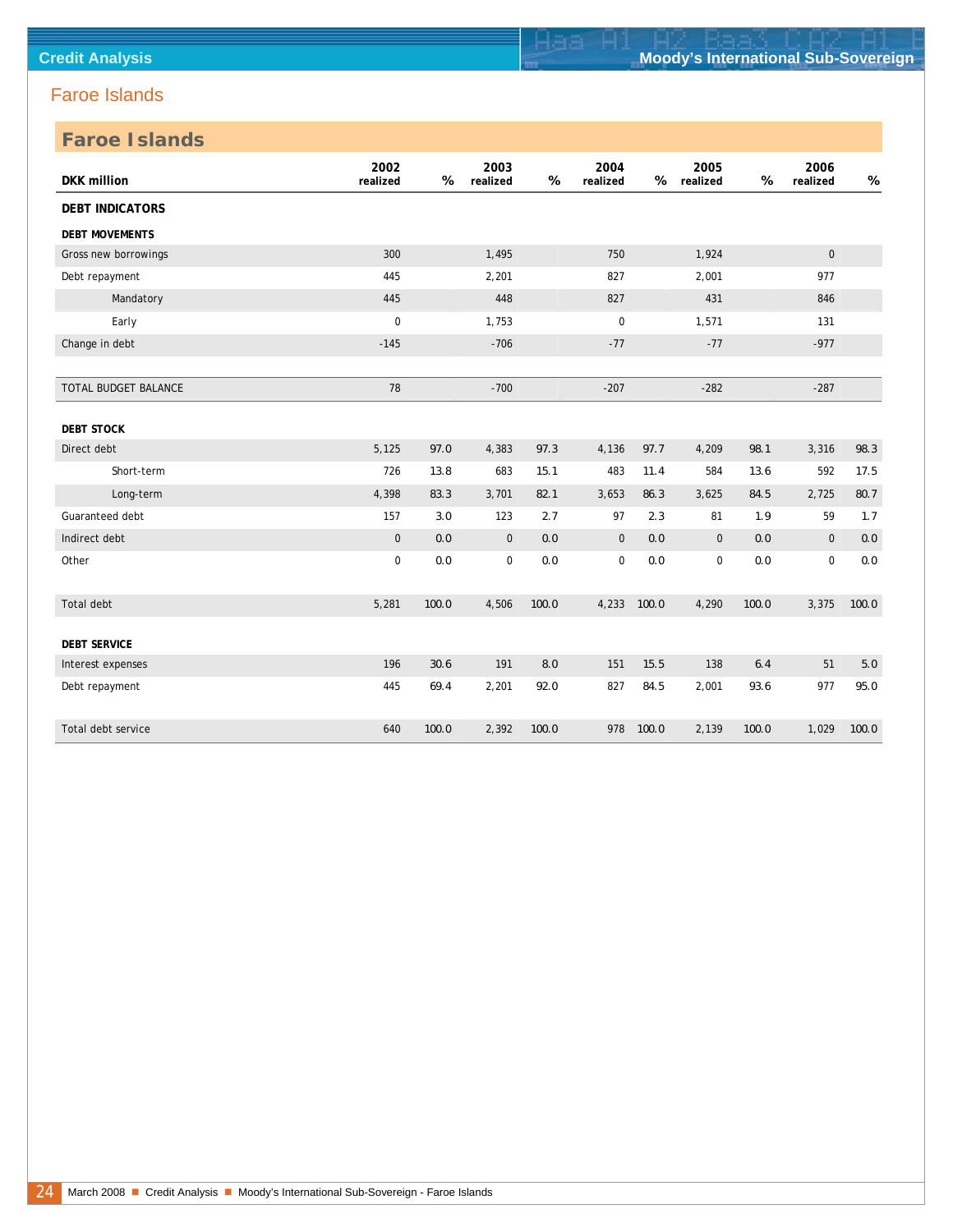| <b>DKK</b> million                                                  | 2002<br>realized         | % | 2003<br>realized | % | 2004<br>realized | % | 2005<br>realized | % | 2006<br>realized | % |
|---------------------------------------------------------------------|--------------------------|---|------------------|---|------------------|---|------------------|---|------------------|---|
| <b>KEY RATIOS AND INDICATORS</b>                                    |                          |   |                  |   |                  |   |                  |   |                  |   |
| <b>TOTAL ACCOUNTS</b>                                               |                          |   |                  |   |                  |   |                  |   |                  |   |
| Population (millions)                                               | 0.51                     |   | 0.52             |   | 0.52             |   | 0.52             |   | 0.52             |   |
| Total revenue growth rate [1] (%)                                   | $\overline{\phantom{a}}$ |   | $-2.15$          |   | $-1.88$          |   | $-0.83$          |   | 22.37            |   |
| Total expense growth rate [2] (%)                                   | $-$                      |   | 2.42             |   | 1.00             |   | 0.74             |   | 2.85             |   |
| Total revenues per capita                                           | 9,530                    |   | 9,168            |   | 8,918            |   | 8,844            |   | 10,823           |   |
| Total expenses per capita                                           | 9,092                    |   | 9,156            |   | 9,168            |   | 9,236            |   | 9,500            |   |
| Total tax revenues/ total revenues (%)                              | 64.01                    |   | 64.60            |   | 64.90            |   | 66.01            |   | 61.65            |   |
| Total intergovernmental revenues/total revenues (%)                 | 16.90                    |   | 17.08            |   | 17.27            |   | 17.18            |   | 13.82            |   |
| Financing deficit/surplus as % of total revenues (%)                | 4.60                     |   | 0.14             |   | $-2.80$          |   | $-4.43$          |   | 12.22            |   |
| <b>OPERATING ACCOUNTS</b>                                           |                          |   |                  |   |                  |   |                  |   |                  |   |
| Operating revenues/total revenues (%)                               | 100.00                   |   | 99.99            |   | 99.91            |   | 99.95            |   | 90.53            |   |
| Operating expenses/total expenses (%)                               | 94.58                    |   | 94.50            |   | 95.65            |   | 96.16            |   | 94.87            |   |
| Tax revenues/operating revenues (%)                                 | 64.01                    |   | 64.61            |   | 64.96            |   | 66.04            |   | 68.10            |   |
| Intergovernmental revenues (op. related) /operating<br>revenues (%) | 16.90                    |   | 17.09            |   | 17.29            |   | 17.19            |   | 15.27            |   |
| Primary operating balance/operating revenues (%)                    | 13.81                    |   | 9.64             |   | 4.84             |   | 2.51             |   | 9.01             |   |
| Gross operating balance/operating revenues (%)                      | 9.77                     |   | 5.62             |   | 1.59             |   | $-0.48$          |   | 8.01             |   |
| Net operating balance/operating revenues [3] (%)                    | 0.60                     |   | $-3.83$          |   | $-16.19$         |   | $-9.81$          |   | $-8.53$          |   |
| Financing (deficit/surplus)/operating revenues (%)                  | 4.60                     |   | 0.14             |   | $-2.80$          |   | $-4.43$          |   | 13.50            |   |
| Tax revenues/operating expenses (%)                                 | 70.94                    |   | 68.45            |   | 66.01            |   | 65.73            |   | 74.03            |   |
| <b>CAPITAL ACCOUNTS</b>                                             |                          |   |                  |   |                  |   |                  |   |                  |   |
| Capital revenues/total revenues (%)                                 | 0.00                     |   | 0.01             |   | 0.09             |   | 0.05             |   | 9.47             |   |
| Capital expenses/total expenses (%)                                 | 5.42                     |   | 5.50             |   | 4.35             |   | 3.84             |   | 5.13             |   |
| Net operating balance/capital expenses (%)                          | 11.63                    |   | $-69.67$         |   | $-361.77$        |   | $-244.81$        |   | $-171.62$        |   |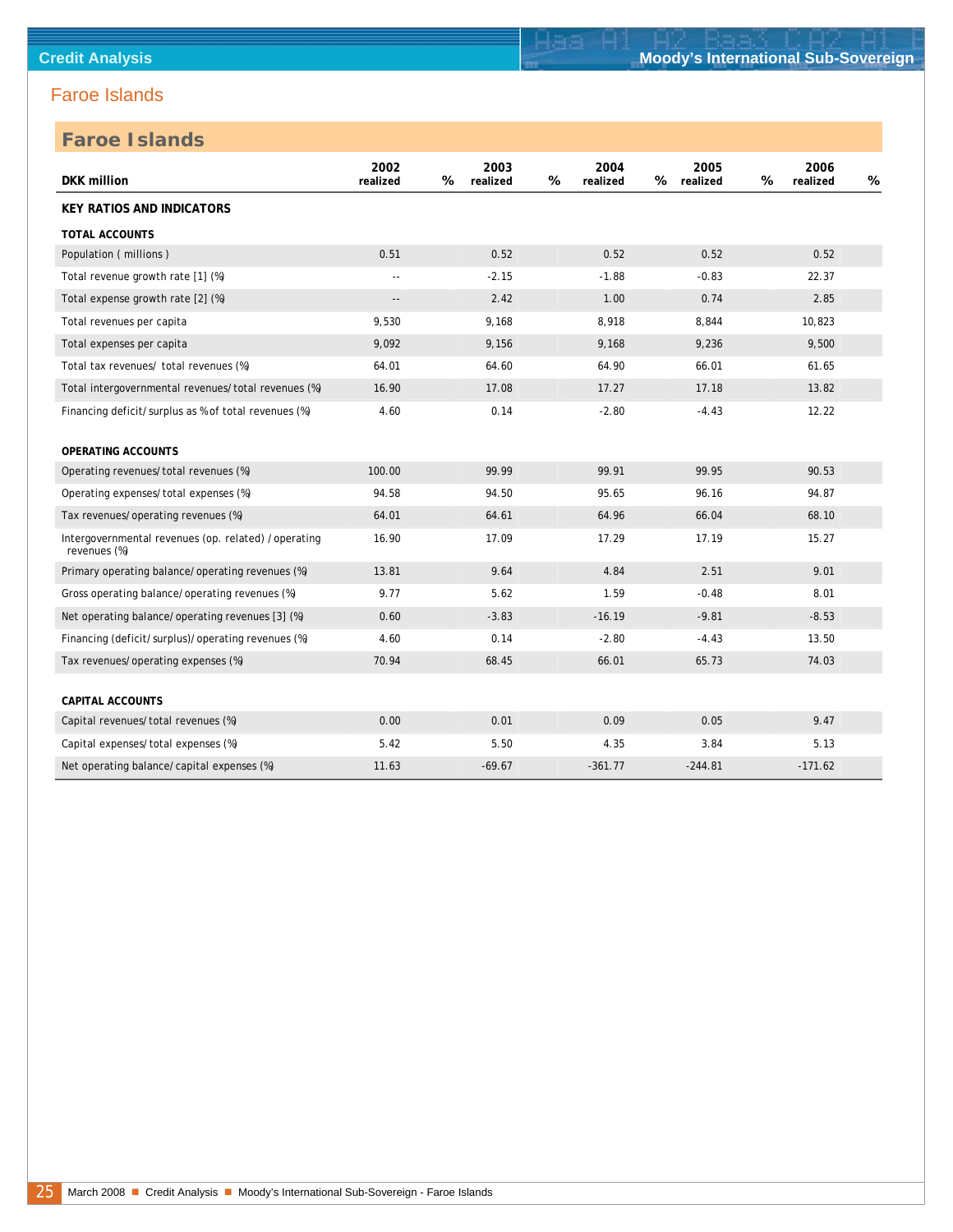| <b>DKK</b> million                                  | 2002<br>realized           | 2003<br>%<br>realized | 2004<br>%<br>realized | 2005<br>%<br>realized | 2006<br>%<br>realized | % |
|-----------------------------------------------------|----------------------------|-----------------------|-----------------------|-----------------------|-----------------------|---|
| <b>DEBT</b>                                         |                            |                       |                       |                       |                       |   |
| Total debt growth rate (%)                          | $\overline{\phantom{a}}$ . | $-14.69$              | $-6.06$               | 1.35                  | $-21.32$              |   |
| Total debt per capita                               | 10,381                     | 8,708                 | 8,110                 | 8,220                 | 6,467                 |   |
| Total debt /total revenues (%)                      | 108.94                     | 94.99                 | 90.94                 | 92.94                 | 59.75                 |   |
| Total debt in yrs of gross operating balance (yrs)  | 11.15                      | 16.91                 | 57.39                 | $-195.26$             | 8.24                  |   |
| Debt [4] growth rate (%)                            | $\overline{a}$             | $-14.47$              | $-5.64$               | 1.77                  | $-21.21$              |   |
| Debt per capita                                     | 10,074                     | 8,471                 | 7,925                 | 8,065                 | 6,354                 |   |
| Direct Debt/total revenues (%)                      | 105.71                     | 92.40                 | 88.86                 | 91.19                 | 58.71                 |   |
| Total Debt/operating revenues (%)                   | 108.94                     | 94.99                 | 91.02                 | 92.98                 | 66.01                 |   |
| Net Debt/Operating Revenues                         | 105.71                     | 92.41                 | 88.93                 | 91.23                 | 64.86                 |   |
| Net Debt/Total Revenues (%)                         | 105.71                     | 92.40                 | 88.86                 | 91.19                 | 58.71                 |   |
| Direct Debt in yrs of gross operating balance (yrs) | 10.82                      | 16.45                 | 56.07                 | $-191.59$             | 8.10                  |   |
| Short-term debt/direct debt (%)                     | 14.17                      | 15.57                 | 11.68                 | 13.88                 | 17.84                 |   |
| Interest expense growth rate (%)                    | $- -$                      | $-2.50$               | $-20.75$              | $-8.80$               | $-62.73$              |   |
| Interest expenses/total revenues (%)                | 4.04                       | 4.02                  | 3.25                  | 2.99                  | 0.91                  |   |
| Interest expenses/operating revenues (%)            | 4.04                       | 4.02                  | 3.25                  | 2.99                  | 1.01                  |   |
| Debt service growth rate (%)                        | $\sim$ $\sim$              | 273.62                | $-59.11$              | 118.71                | $-51.91$              |   |
| Debt service/total revenues (%)                     | 13.21                      | 50.43                 | 21.01                 | 46.34                 | 18.21                 |   |
| Gross new borrowings/debt (%)                       | 5.85                       | 34.11                 | 18.13                 | 45.71                 | 0.00                  |   |
| Gross new borrowings/debt repayment (%)             | 67.49                      | 333.81                | 90.70                 | 446.75                | 0.00                  |   |
| Gross new borrowings/capital expenses (%)           | 119.64                     | 574.12                | 360.26                | 1040.61               | 0.00                  |   |
| Debt repayment/gross operating balance (%)          | 93.85                      | 168.10                | 1121.01               | 1960.35               | 206.57                |   |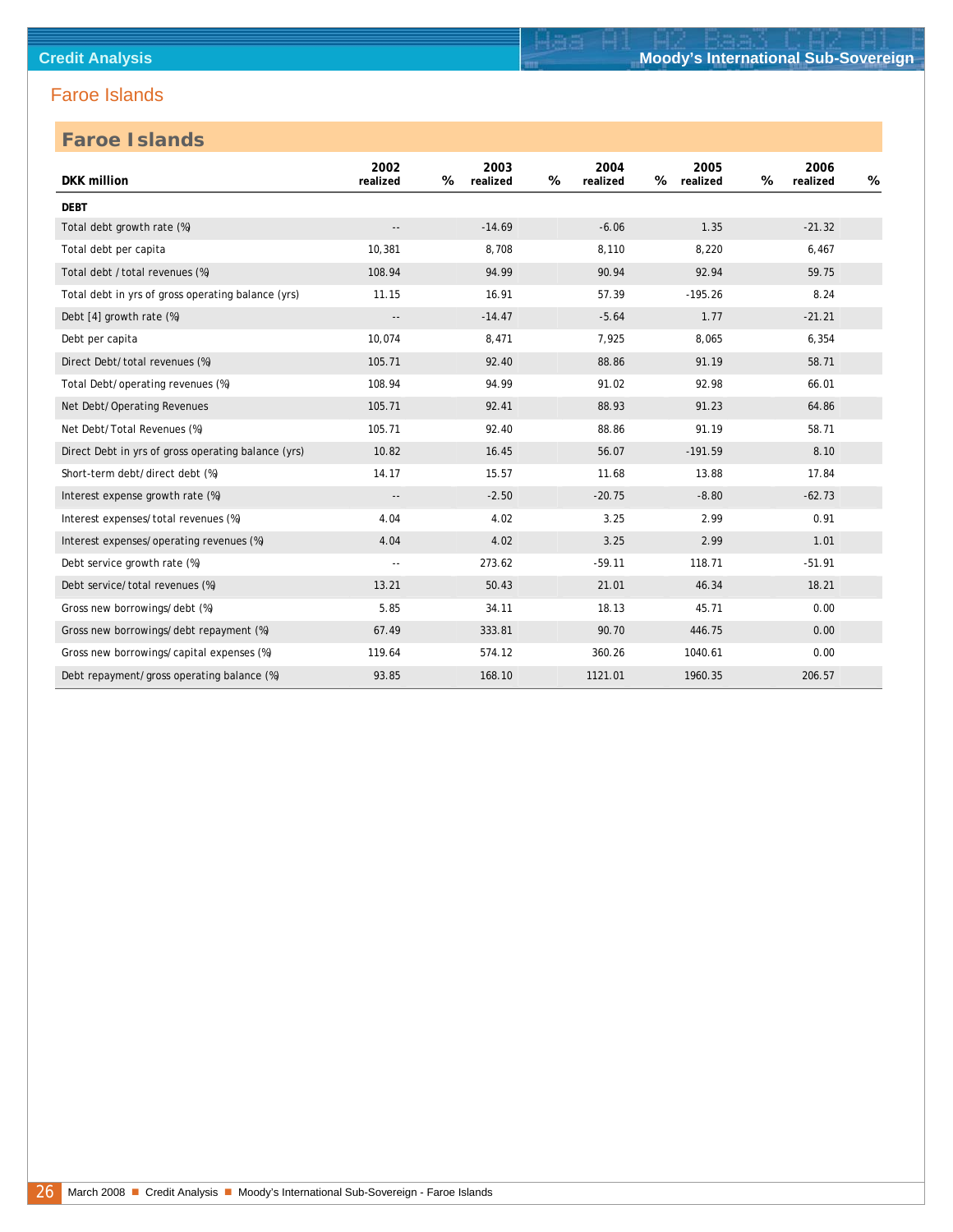### **Faroe Islands**

| $100 - 101 - 100$                                        |                          |   |                          |   |                            |   |                  |   |                  |   |
|----------------------------------------------------------|--------------------------|---|--------------------------|---|----------------------------|---|------------------|---|------------------|---|
| DKK million                                              | 2002<br>realized         | % | 2003<br>realized         | % | 2004<br>realized           | % | 2005<br>realized | % | 2006<br>realized | % |
| <b>BCA SCORECARD RATIOS</b>                              |                          |   |                          |   |                            |   |                  |   |                  |   |
| Interest Payments/Operating Revenue (%)                  | 4.04                     |   | 4.02                     |   | 3.25                       |   | 2.99             |   | 1.01             |   |
| Debt Service/Total Revenue                               | 13.21                    |   | 50.43                    |   | 21.01                      |   | 46.34            |   | 18.21            |   |
| Cash Financing Surplus(Requirement)/Total Revenue (%)    | 4.60                     |   | 0.14                     |   | $-2.80$                    |   | $-4.43$          |   | 12.22            |   |
| Accrual Financing Surplus(Requirement)/Total Revenue (%) |                          |   |                          |   |                            |   |                  |   |                  |   |
| Gross Operating Balance/Operating Revenue (%)            | 9.77                     |   | 5.62                     |   | 1.59                       |   | $-0.48$          |   | 8.01             |   |
| Net Working Capital/Total Expenditures (%)               | $\sim$ $-$               |   | $\sim$ $-$               |   | $ -$                       |   | 6.50             |   | 17.07            |   |
| Net Direct and Guaranteed Debt / Operating Revenue       | 105.7                    |   | 92.4                     |   | 88.9                       |   | 91.2             |   | 64.9             |   |
| Short-term Gross Direct Debt/Gross Direct Debt (%)       | 13.8                     |   | 15.1                     |   | 11.4                       |   | 13.6             |   | 17.5             |   |
| 3 yr change in net debt / operating revenue ('03-'06)    | $\overline{\phantom{a}}$ |   | $\overline{\phantom{a}}$ |   | $\overline{\phantom{a}}$ . |   | $-0.137$         |   | $-0.30$          |   |
| Intergovernmental Transfers / Operating Revenues         | 0.17                     |   | 0.17                     |   | 0.17                       |   | 0.17             |   | 0.15             |   |
| <b>Real GDP Growth</b>                                   | 3.50                     |   | $-4.00$                  |   | $-0.10$                    |   | 0.40             |   | 8.10             |   |

#### **ADDITIONAL INFORMATION**

| <b>Faroe Islands</b>                |                          |                          |       |       |  |  |  |  |  |  |
|-------------------------------------|--------------------------|--------------------------|-------|-------|--|--|--|--|--|--|
| <b>BALANCE SHEET</b>                | 2003                     | 2004                     | 2005  | 2006  |  |  |  |  |  |  |
| <b>ASSETS</b>                       |                          |                          |       |       |  |  |  |  |  |  |
| <b>Current Assets:</b>              | $\overline{\phantom{a}}$ | $\overline{\phantom{a}}$ | 1,697 | 1,485 |  |  |  |  |  |  |
| <b>Fixed Assets:</b>                | $\sim$ $-$               | $\sim$ $-$               | 2,418 | 2,474 |  |  |  |  |  |  |
| <b>Total Assets</b>                 | $\overline{\phantom{m}}$ | $\overline{\phantom{a}}$ | 4,115 | 3,959 |  |  |  |  |  |  |
|                                     |                          |                          |       |       |  |  |  |  |  |  |
| LIABILITIES:                        |                          |                          |       |       |  |  |  |  |  |  |
| <b>Current Liabilities:</b>         | $\sim$ $\sim$            | $\overline{\phantom{a}}$ | 1,384 | 639   |  |  |  |  |  |  |
| Long-term Liabilities:              | $\sim$ $-$               | $\sim$ $-$               | 2,825 | 2,677 |  |  |  |  |  |  |
| <b>Total Liabilities</b>            | $\overline{\phantom{a}}$ | $\overline{\phantom{a}}$ | 4,209 | 3,316 |  |  |  |  |  |  |
|                                     |                          |                          |       |       |  |  |  |  |  |  |
| EQUITY:                             | $\sim$ $-$               | $\sim$ $-$               | $-94$ | 643   |  |  |  |  |  |  |
| <b>Total Liabilities and Equity</b> | $\overline{\phantom{a}}$ | $\overline{\phantom{a}}$ | 4,115 | 3,959 |  |  |  |  |  |  |